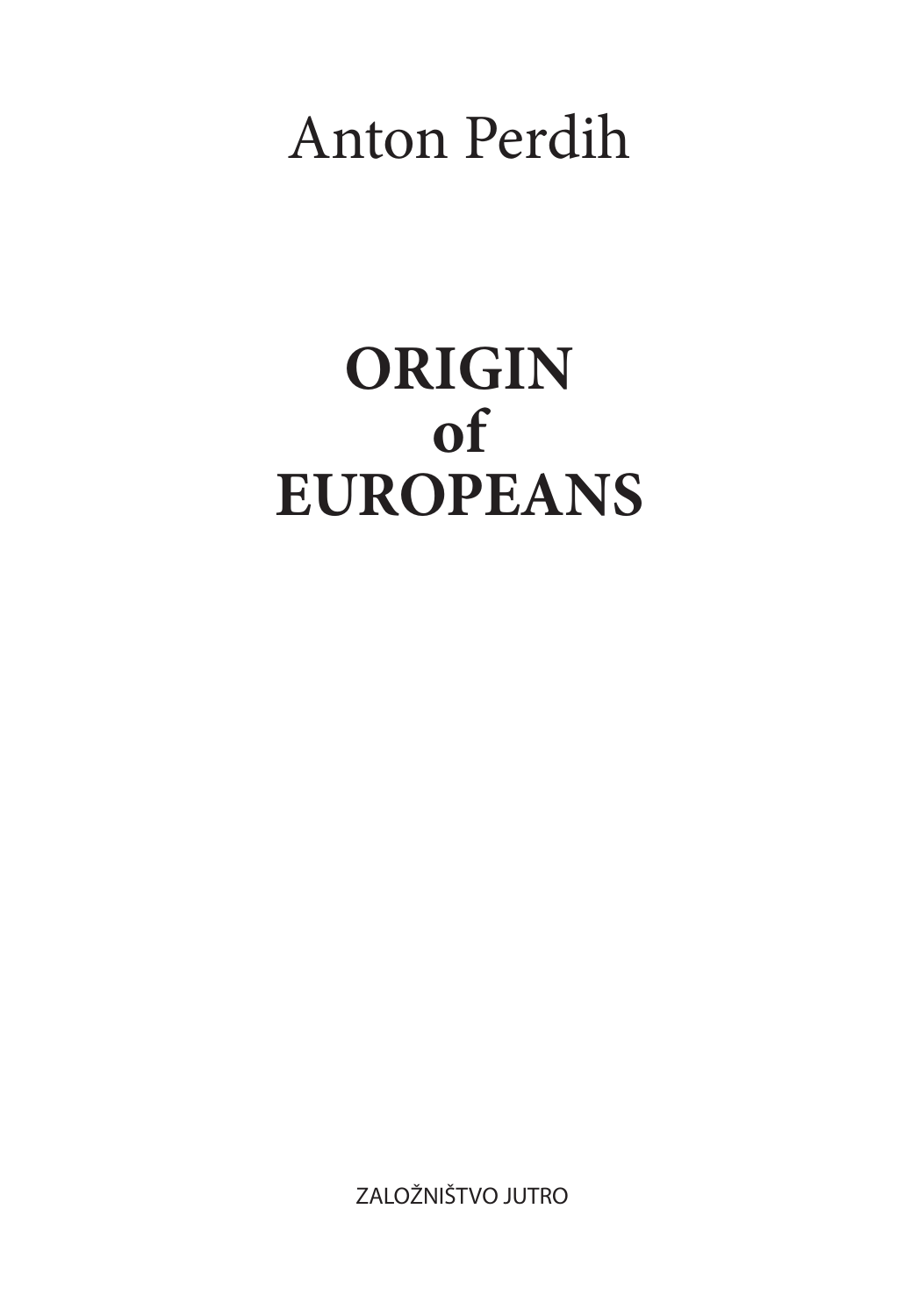#### Original title:

**Izvor Slovencev in drugih Evropejcev, 3. izdaja, 2021**

CIP - Kataložni zapis o publikaciji Narodna in univerzitetna knjižnica, Ljubljana

903(4) 811 930.2:003.071

PERDIH, Anton Origin of Europeans / Anton Perdih. - 1st ed. - Ljubljana : Jutro, 2022

ISBN 978-961-7024-16-6 COBISS.SI-ID 95915267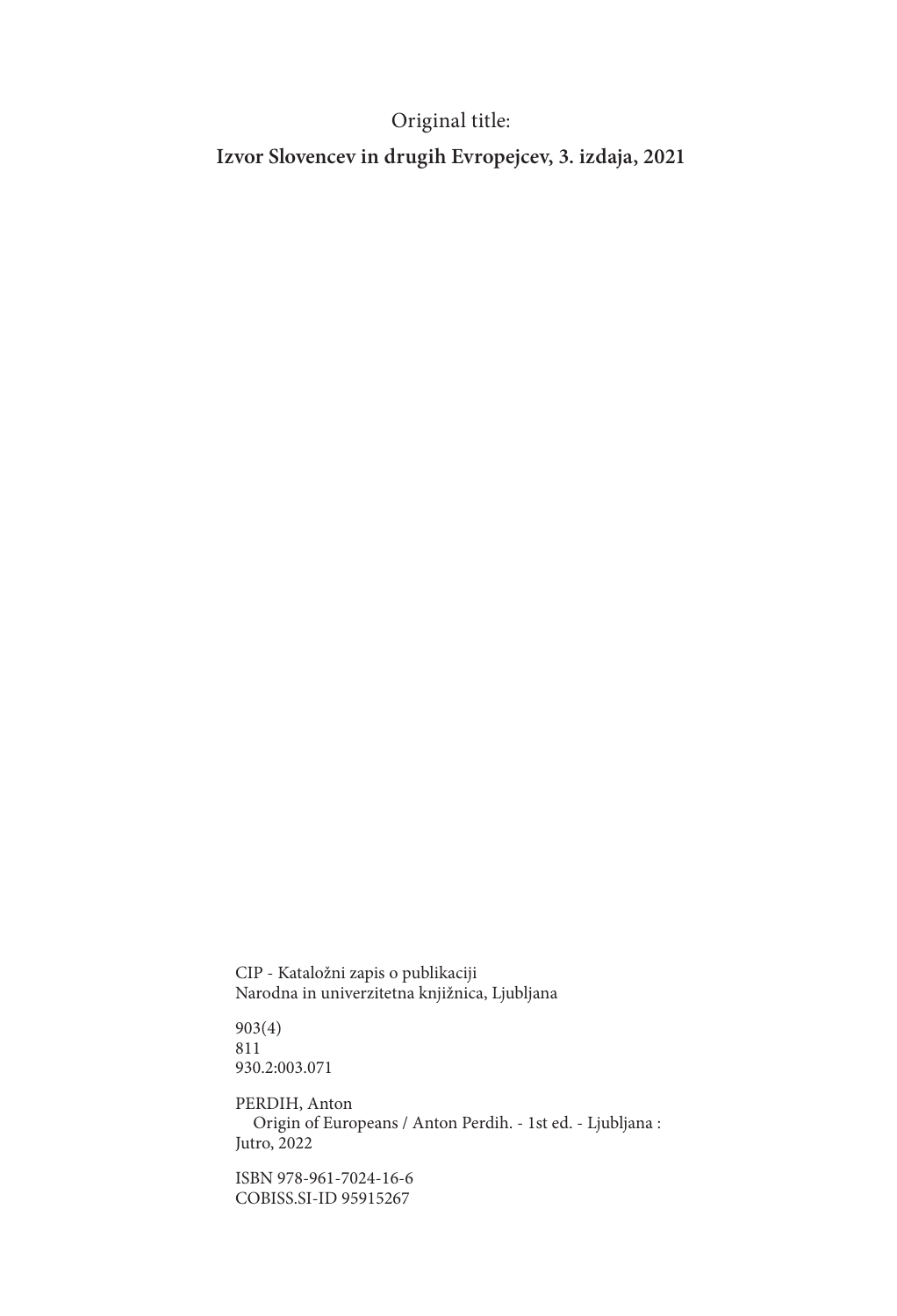#### **Acknowledgements**

*To my wife Nada for her great patience with me during this work lasting more than twenty years. Then to my sons Marko, Franc and Andrej for all their cooperation and help where I was not able to go on alone.*

*Also to Petr Jandáček for all his contributions and help, to Prof. Dr. Marko Razpet and Jože Skulj for their personal messages. As well as to all the others who have contributed important information about our past or who have pointed out certain information to me in the framework of the project "The Roots of the Slovene Nation*"*, especially Dr. J. Rant and the project leader, Mag. V. Vodopivec. Special thanks are also due to Prof. Dr. Anatole A. Klyosov and Dr. Valery M. Yurkovets. As well as to the publisher S. Kodrič, who drew or improved the figures and maps.*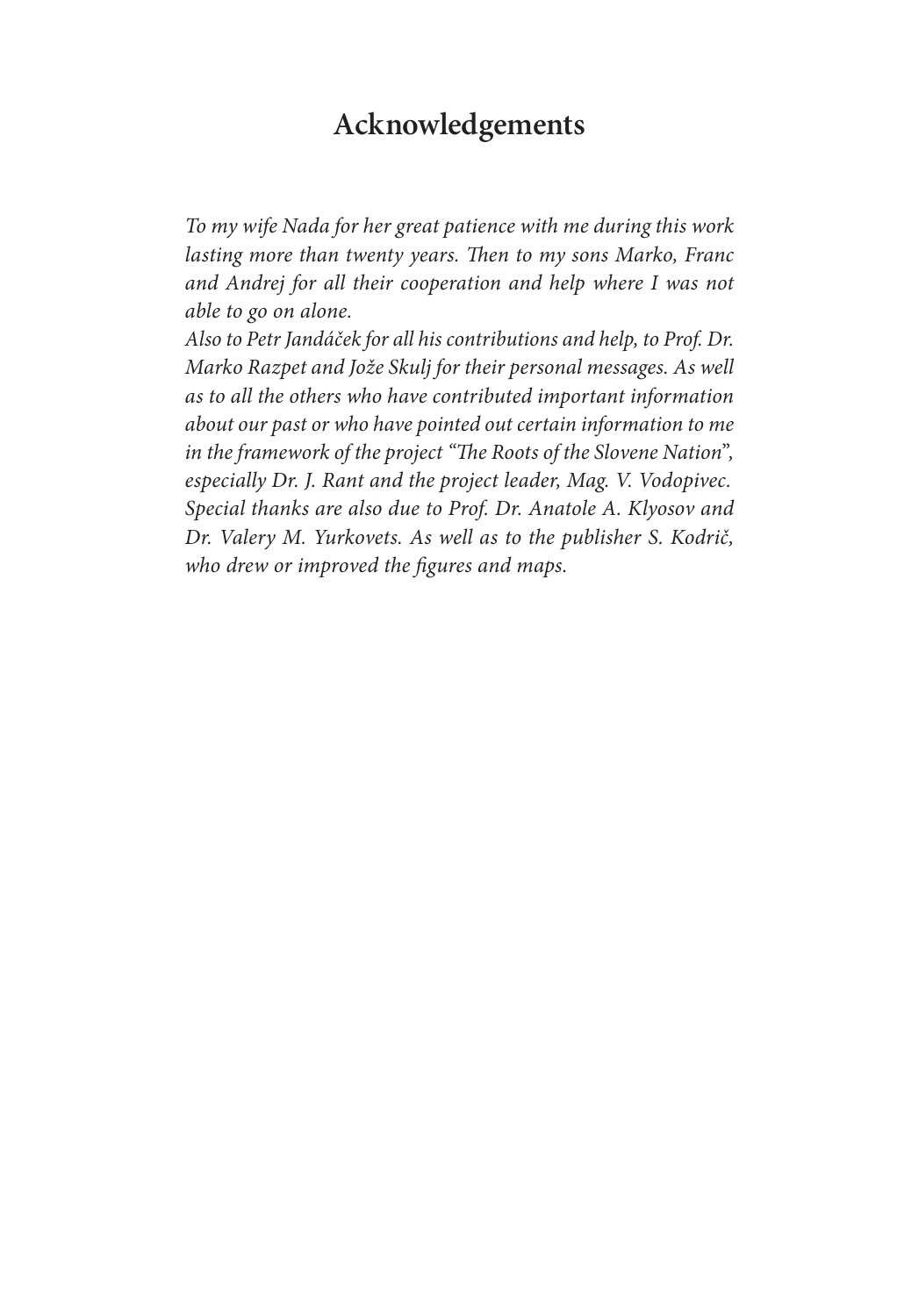## **Table of Contents**

| Revival of Interest for the Origin of Slovenes. 17                                        |
|-------------------------------------------------------------------------------------------|
| 21                                                                                        |
| 22                                                                                        |
| 28                                                                                        |
|                                                                                           |
|                                                                                           |
|                                                                                           |
|                                                                                           |
|                                                                                           |
|                                                                                           |
|                                                                                           |
|                                                                                           |
| Demonstration of the Origins and Evolution of Humanity. 38                                |
|                                                                                           |
| Haplogroups of Present-day People 42                                                      |
|                                                                                           |
|                                                                                           |
| The question of India $\ldots \ldots \ldots \ldots \ldots \ldots \ldots \ldots \ldots$ 63 |
|                                                                                           |
| 67                                                                                        |
| Origins and Development of Agriculture $\ldots \ldots \ldots \ldots$<br>73                |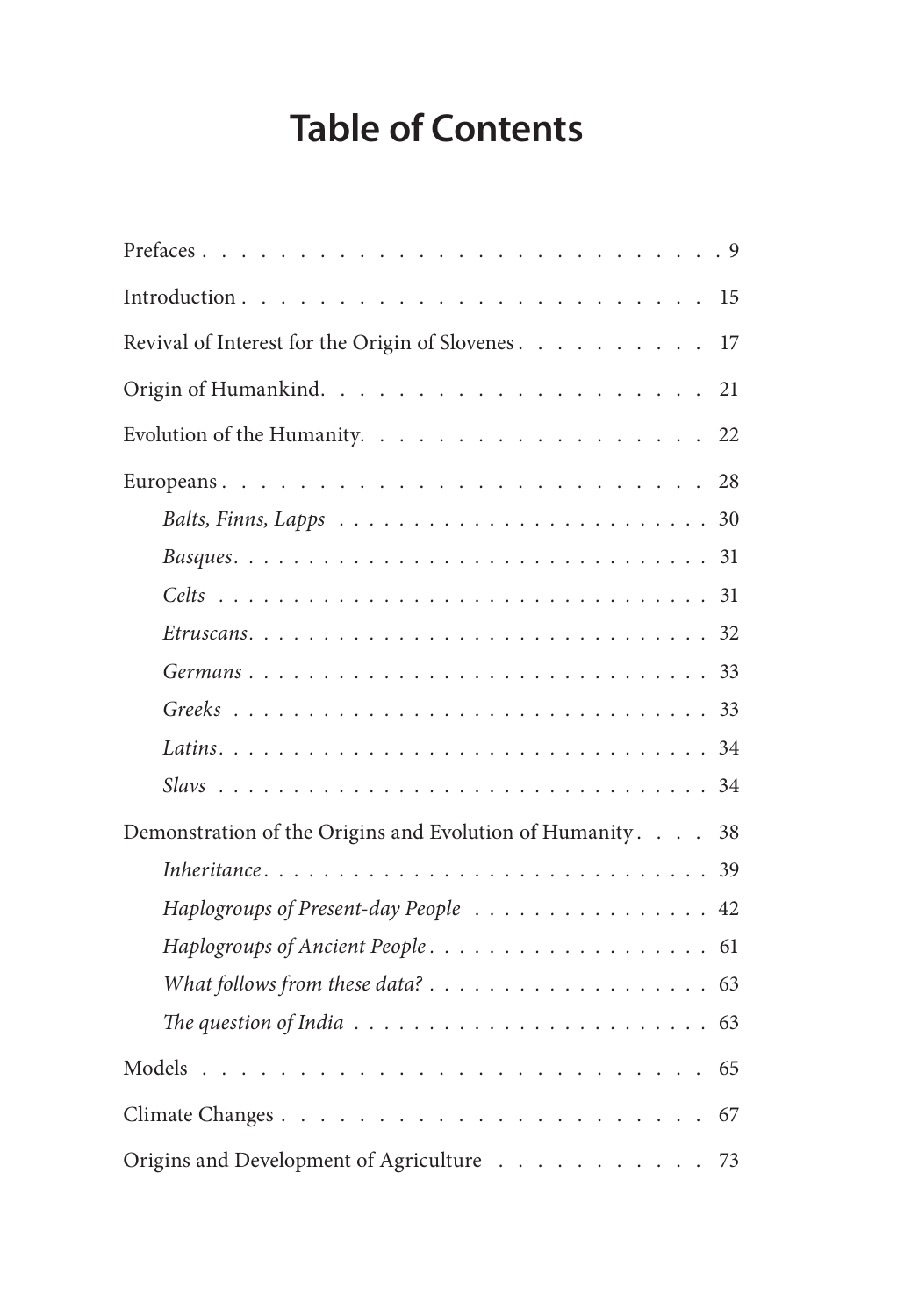| Comparison of Linguistic and "Genetic" Data 107             |
|-------------------------------------------------------------|
| Slovene Pre-Christian Religion. 109                         |
| The Pre-Christian Religion                                  |
| in the Region of Dolenjska - Bird-hills near Hill-forts 109 |
| The Pre-Christian Religion in Posočje 111                   |
| The Pre-Christian Religion in the Karst Region. 114         |
|                                                             |
|                                                             |
| Considered References 123                                   |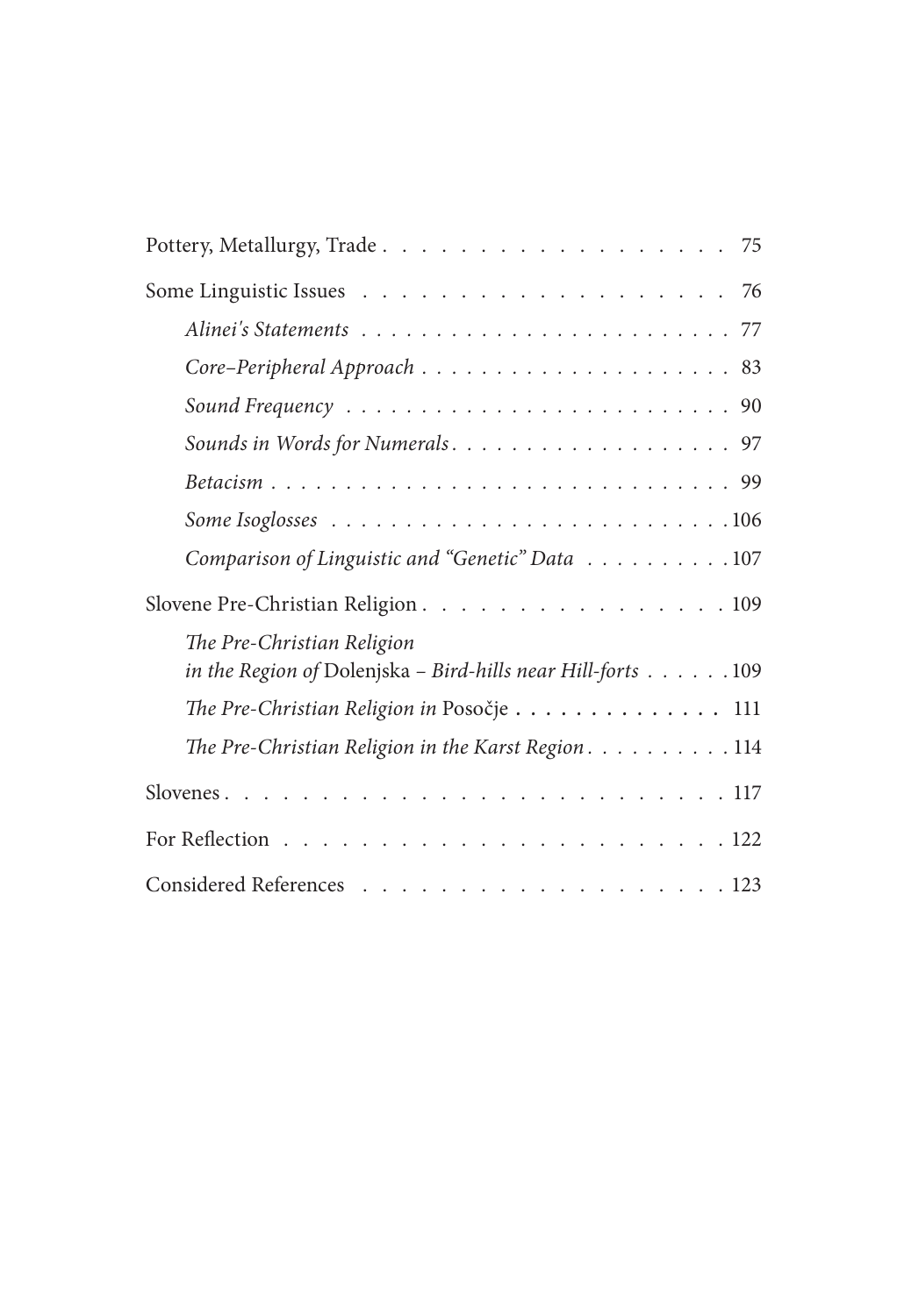## **Preface to the English Edition**

This is the revised and slightly amended English translation of the 3rd edition of my book *Izvor Slovencev in drugih Evropejcev*. The intention of the Slovene edition was to inform the Slovenes about their origin, whereas the English edition is the information for the rest of humanity.

I am aware that this book is only a step towards better understanding of our past and that the future achievements will additionally improve knowledge about the origin of Europeans.

*Anton Perdih*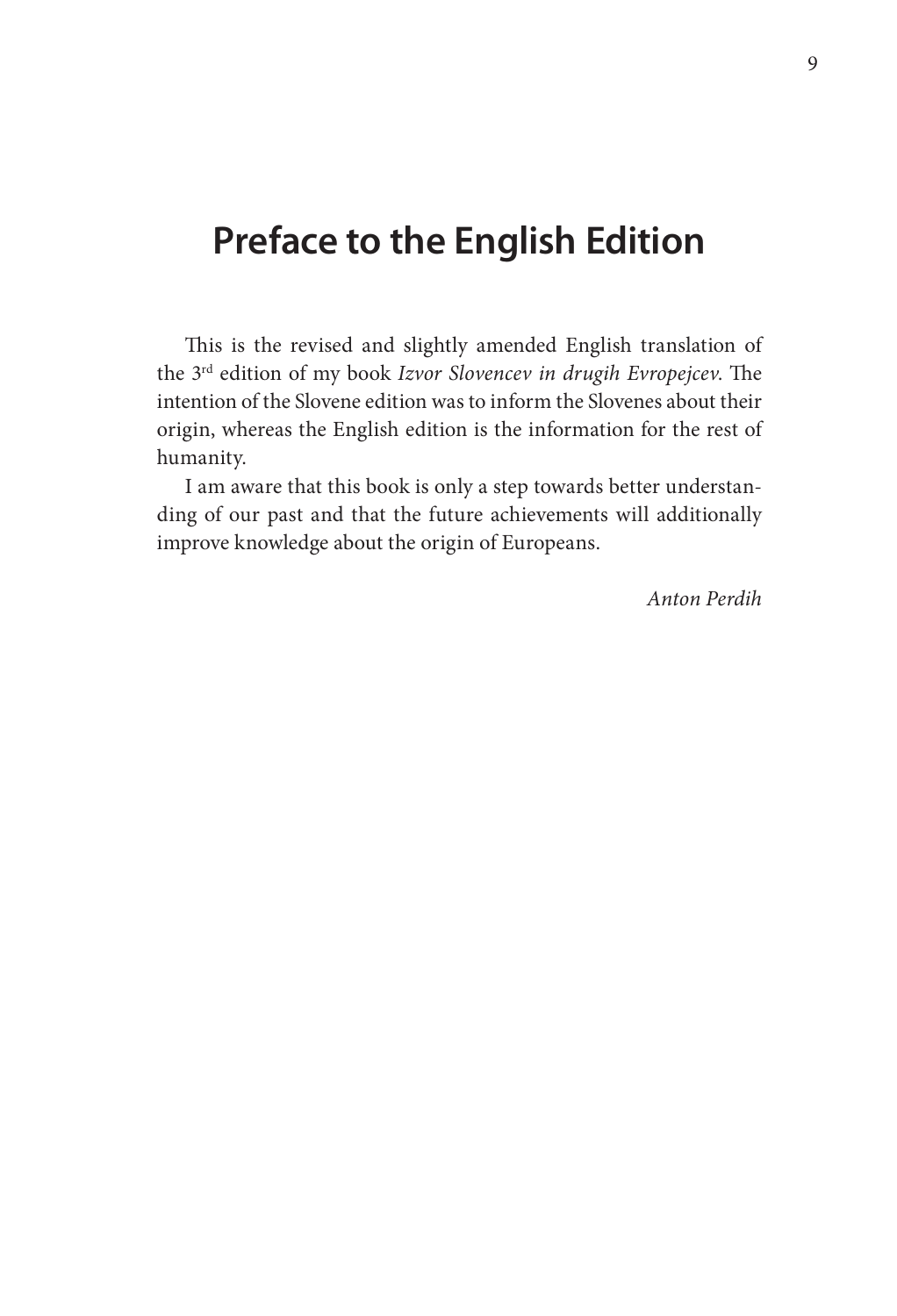## **Introduction**

My parents were taught and my grandchildren are still being taught that the ancestors of Slovenes came from somewhere beyond the Carpathian Mountains in the 6th century AD. This started by the Germans who were mocking the Slavs by putting their origin into the valueless Pripyat marshes. The "beyond the Carpathian Mountains" has been shifted lately from the Pripyat marshes more and more to the east, while adding that some of them came some time earlier from the northern part of the central Europe. Oh, not only beyond the Carpathian Mountains. They are supposed to have been in the northern part of central Europe too, but not in Slovenia.

If we look at the data on which this doctrine would be basing, there exist no sources of that time, which would report about this arrival. There are only inferences by analogy: if others were migrating and immigrating at that time, then the ancestors of Slovenes must have migrated too, and the latest of all. As well as – "because when the Romans left the Slovenian territory, there was no one to write that the ancestors of Slovenes arrived". In spite of all the travelers, missionaries, and traders of the time.

Interestingly, this doctrine established in Slovenia the Slovenian scholars after the World War I. That was the time, when the Slovenians finally got out of the Austro-Hungarian Empire and established their own university, whereas the Slovenian scholars established the Austro-Prussian interpretation of the origin of the Slavs. Until then, however, the Slovene people had always known that the ancestors of Slovenes had been living on in the territory of Slovenia "*od nimr*" – since time immemorial.

After the Slovenian scholars silenced the last carriers of the tradition of the origin of Slovenes, they had peace for a few decades. Then, some 60 years ago, just at the time when M. Gimbutas introduced the Kurgan theory of the origin of Indo-Europeans in the West, I. Tomažič realized that no source of that time wrote about the arrival of the ancestors of Slovenes into the territory of present Slovenia. He concluded that it was yet to be found out, what it was really like. Remarkably, I. Tomažič never attended a Slovene school and until then he knew nothing about the history of the Slovenes, but he just began to learn about it.

He encouraged J. Šavli to find out what it was in fact. Šavli noticed the coincidence of the appearance of the linden tree in the center of the settlements outside the present Slovenian area and the names of settlements in Wend-, Wind-. He stated, alas, Wend-, Wind-, that means Veneti – the Veneti were the ancestors of Slovenes. Then he wrote that.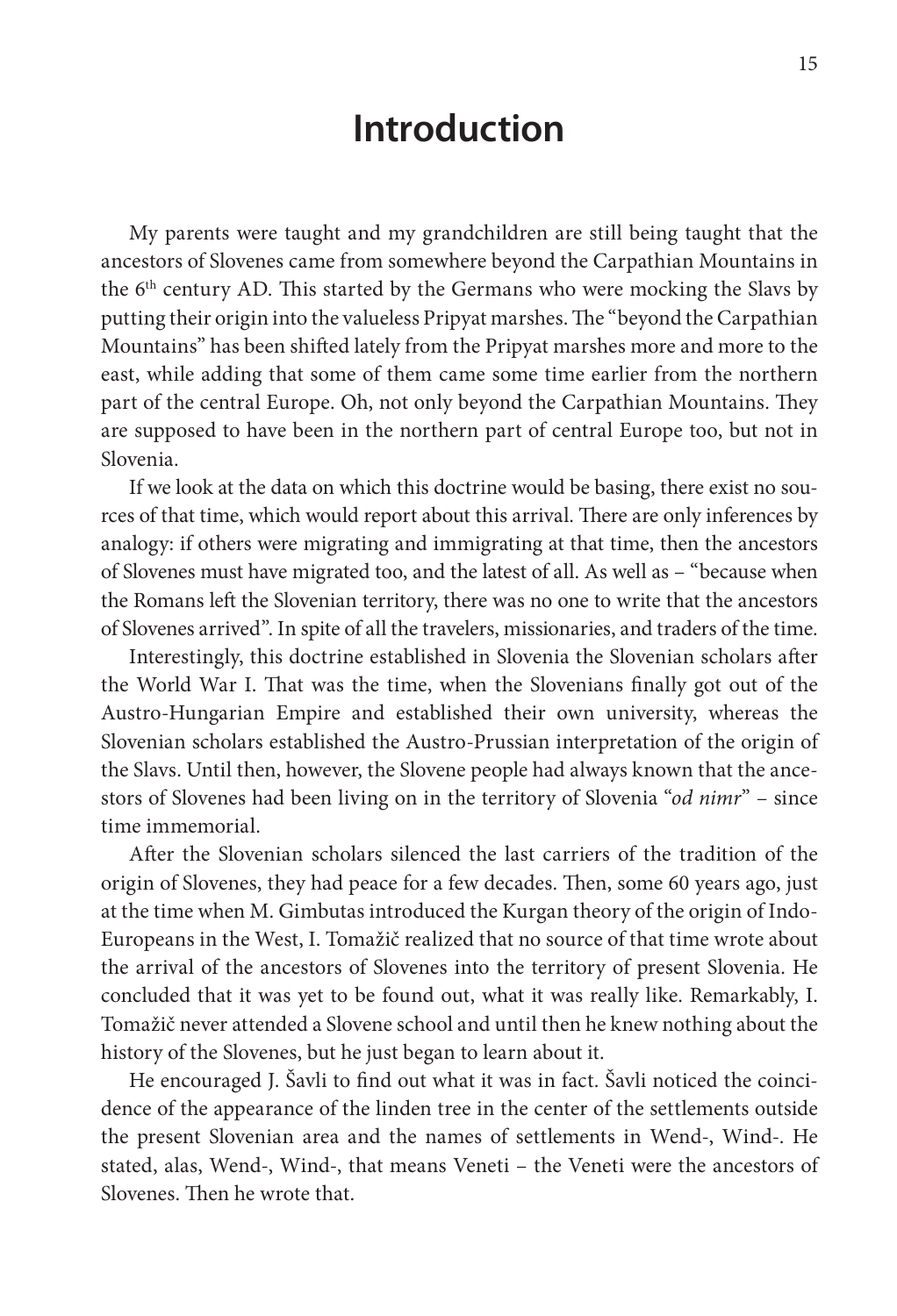## **Revival of Interest for the Origin of Slovenes**

Prior to the time of the Renaissance, roughly till 1500 AD, the Slavic peoples were confident and understood that their ancestors had lived from antiquity in Central Europe. Subsequently, with the understanding of the "Era of the Migrations of Nations" (Also known as "Migration Period" or Völkerwanderung, 376 to 800 AD) it was suggested that **if** the Germanic Peoples arrived on the territory of the Roman Empire at that time – then the Slavic peoples living east of them must have arrived somewhat later. This form of logic is known as "guilt by association". In time, this unfounded hypothesis became more and more elaborated until it was a doctrinal presumption that the Slavic Peoples migrated to their present lands from the Pripyat River marshes. This concept accepted and promulgated the German scholars and their disciples, including the Slovenian scholars.

Misled by the new studies and theories proposed mainly by German historians, Slovenian scholars uncritically accepted as well as implemented this doctrine. The few critical dissenting voices daring to oppose them were silenced.

For decades this issue remained untouched and unquestioned until a few amateur scientists like the Rev. I. Tomažič, Dr. J. Šavli, and the academician M. Bor raised again critical voices, opposed and questioned the historical truth of the accepted origin of the Slavic peoples.

Namely, in the nineteen sixties, the Rev. Ivan Tomažič, founder of the Korotan Hall of Residence in Vienna, Austria, attended a lecture by the late Prof. Milko Kos on the arrival of the Slavic people into the territory of Alps. He was amazed how in finest detail Prof. Kos described the advance of the Slavs upstream the valley of the river Drava without giving any actual proofs. For Tomažič this raised the suspicion that all the officially asserted history of that periode could be to some extent fictitious and false. This event triggered then his studies to find the true history of the early Slavs. At the beginning, due to his regular work and that of building and directing the Hall of Residence, he could not devote himself fully to this noble commitment.

In the beginning of the nineteen seventies, J. Šavli who had been researching Slovene toponyms in the Alps, arrived in Vienna to study for his PhD and met Tomažič. Mutual discussions on this and related topics resulted in two publications, published separately by the two authors in the periodical *Glas Korotana* [Voice of Korotan (i.e. Voice of Carinthia)] in 1981. Tomažič embarked on establishing a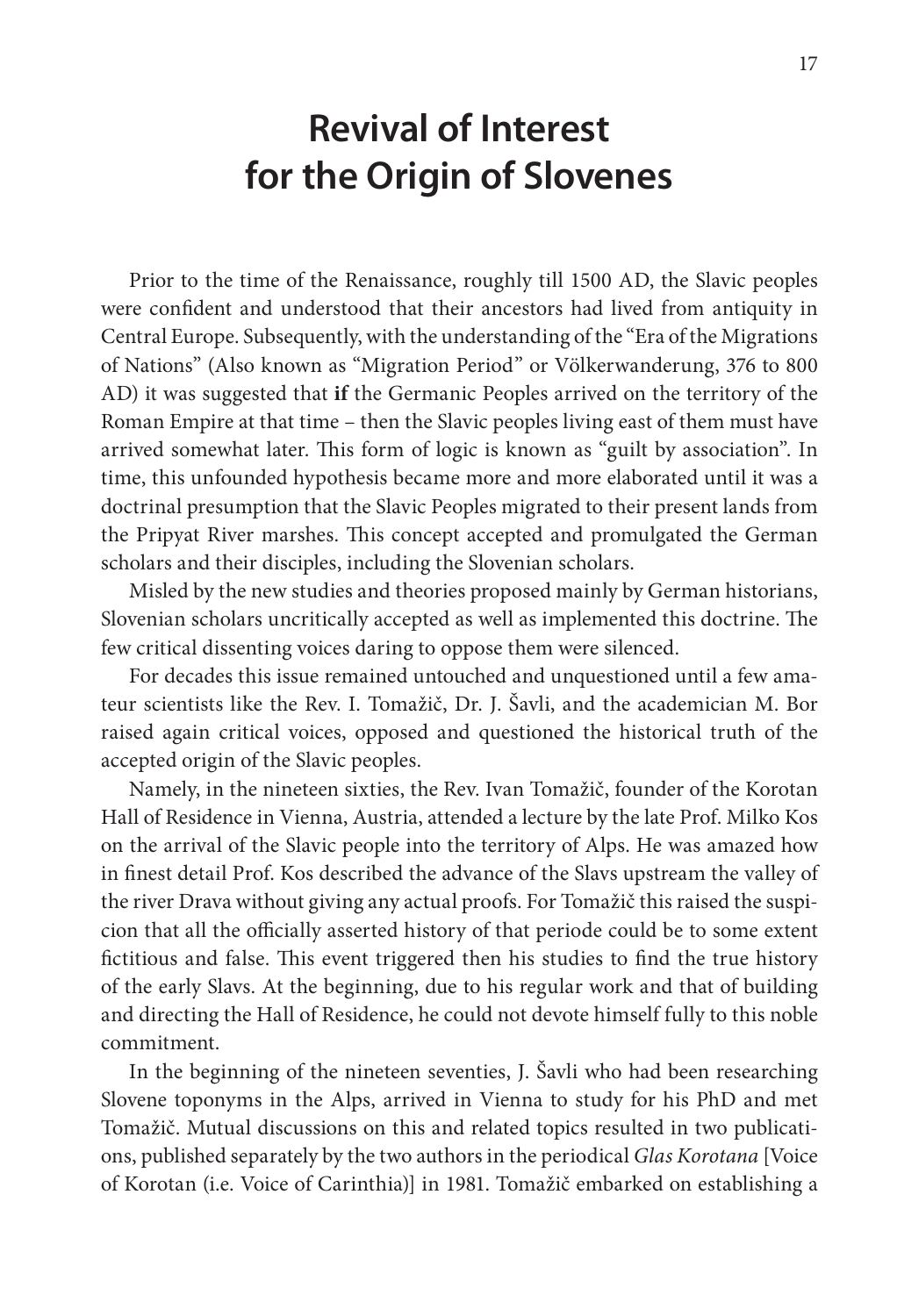"Foundation for the advancement of research and promotion of Slovene history". In the founding act Tomažič brought forward all questionable aspects of the currently held history of the Slovenian territories in the 5<sup>th</sup> and 6<sup>th</sup> century AD. He also gave a hint how to present the corrected history. He also published two papers by Šavli on the Carinthian Hat and on the heraldic black Carinthian Panther. In the same periodical in 1982 Šavli published a paper on the "Linden – a tree of life", pointing out the coincidence of the territory of the Wends and the territory of linden tree in the center of the settlement. This coincidence made him think that the ancestors of Slovenes were the Wends, i.e. Veneti, and from this new understanding followed the formulation of the "Venetic theory". At the same time Tomažič published a paper entitled "Some thoughts on the ancient history of the Slovenes", presenting an outline of his point of view on the early history of the Slovene peoples, a theme he was following till he passed away in 2014. In 1985 he published in the vol. 10 of the periodical *Glas Korotana* the Šavli's study "The Veneti, our distant ancestors?", a paper which was harshly criticised in the major Slovenian newspaper DELO and which triggered an avalanche of polemic writings, also answered by the I. Tomažič. When almost defeated by a phalanx of university scholars, the academician Matej Bor entered the scene by publishing his explanation of how to read and understand the Venetic scripts and writings. The exchange of polemic writings in Slovenian newspapers continued for another decade and in the end the newspapers closed the discussion on this issue.

After that, Tomažič published two special issues of the *Glas Korotana*, the books *Veneti, naši davni predniki* [also translated into German, Italian, English (Veneti First Builders of the European Community), and Russian], *Novo sporočilo knjige Veneti naši davni predniki* [New message of the book The Veneti, our distant ancestors]; *Z Veneti v novi čas* [With the Veneti into a New Era]; *Etruščani in Veneti* [The Etruscans and the Veneti (translated also into Russian)]; *V nova slovenska obzorja z Veneti v Evropi 2000* [With the Veneti into new Slovene Horizons in the Europe of 2000], and finally, on the occasion of his 80<sup>th</sup> birthday, a book *Slovenci Kdo smo? Od kdaj in od kod izviramo?* [Who are we Slovenes? When and from where do we originate?], dedicated to the Slovenian people. In Slovenia and all over the Europe he delivered numerous lectures devoted to his favorite topic.

Several other authors published books or papers about this topic, too, for example A. Ambrozic, F. Jeza, A. Rant, J. Rant, L. Verbovšek, V. Vodopivec, L. Vuga.

Independently and entirely ignorant about the ideas of Ivan Tomažič, in 1971 Petr Jandáček was working on his PhD in Anthropology at the Southern Illinois University, Carbondale, Illinois, USA. Jandáček's personal orientation was "Slavo-Centric" and very unpalatable to the "Kelto-Germanic" paradigm promulgated by all institutions of higher learning in the "Western Countries". Professor Joel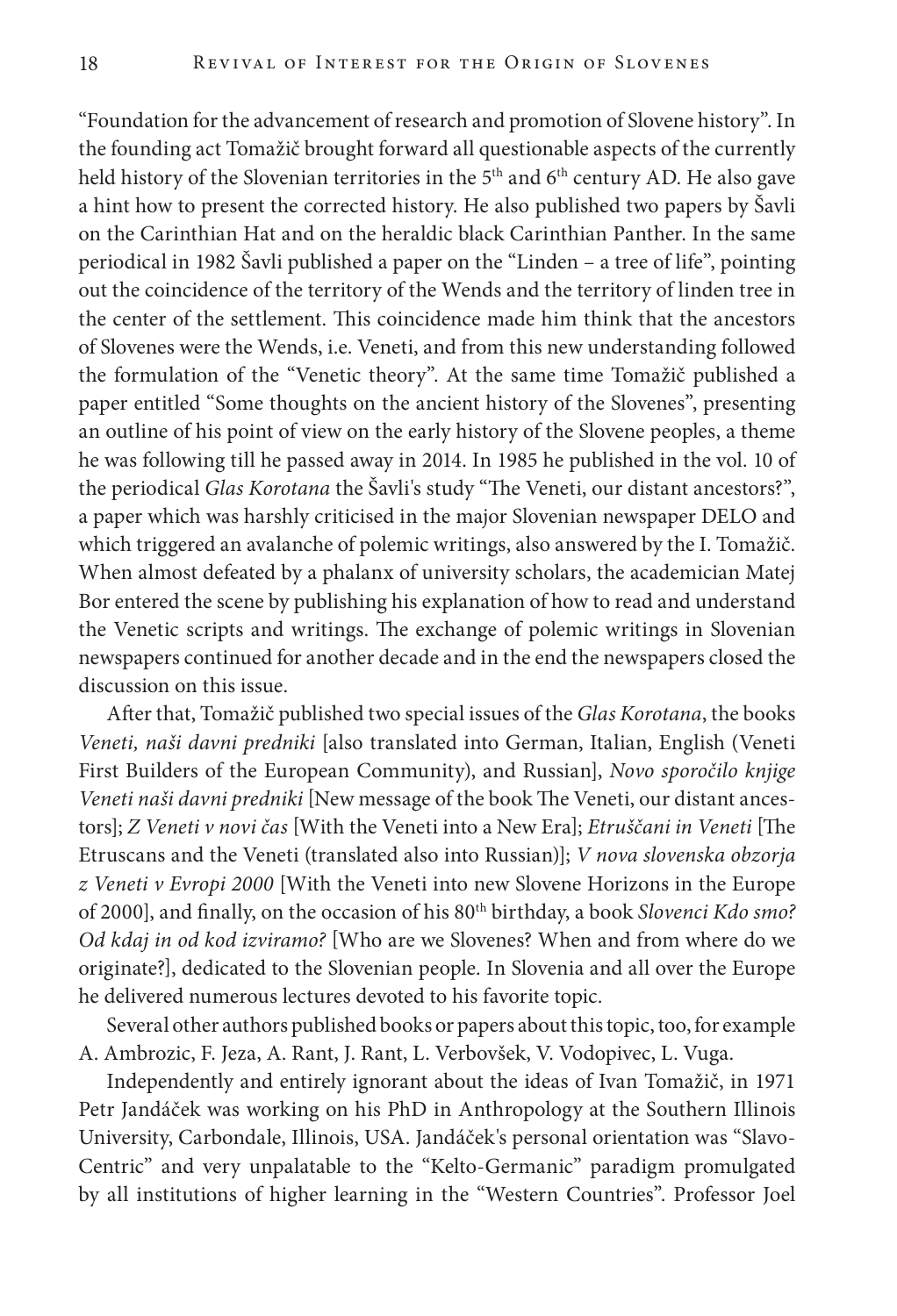## **Origin of Humankind**

About the origin and development of humankind we know more and more. For example, our ancestors separated from the ancestors of chimpanzees about 13 million years ago. The ancestors of both of them were at that time not like present people or present chimpanzees, since they developed each in its direction. Where happened this separation we do not know yet. There appear more and more indications that it did not happen in Africa but in Eurasia, possibly even in Europe or Near East. One of the reasons for this is that just in Eurasia there are happening the greatest changes of weather during the year as well as the changes of climate – coolings and warmins, wet and dry periods. These variations force the humans to steady adaptions and migrations as well as developments. It appears that some branches of humankind migrated into Africa, where they survived or not.

Human-like beings lived about 9 million years ago in central Europe, 7.2 million years ago on the Balkans, about 300,000 years ago in northern Africa. Traces of human activities are observed in Europe for at least 400,000 years ago. It is supposed that our ancestor was *Homo erectus*. As well as that already the *Australopitecines*, which originated about 4.5 million years ago were able to speak. There are appearing the explanations that different kinds of primordial humans were the ancestors of people of different present human races and that mainly the females transferred these racial characteristics.

About 800,000 years ago diverged from the common ancestor in Eastern Asia the Denisovans. About 360,000 years ago diverged from the common ancestor in Western Asia the Neanderthals. They met in Central Asia, where they had common offspring. What and how much contributed they to the modern humankind is still being studied.

The Neanderthals arrived into the central and western Europe about 140,000 to 120,000 years ago. They mixed here and there with people of our kind and for this reason we have in our genom few Neanderthal characteristics. People of our kind arrived central Asia again less than 60,000 years ago from Europe. There they met the rests of Denisovans and other now extinct branches of humans, which left some genetic traces in the inhabitants of the southeastern Asia, Australia and Melanesia.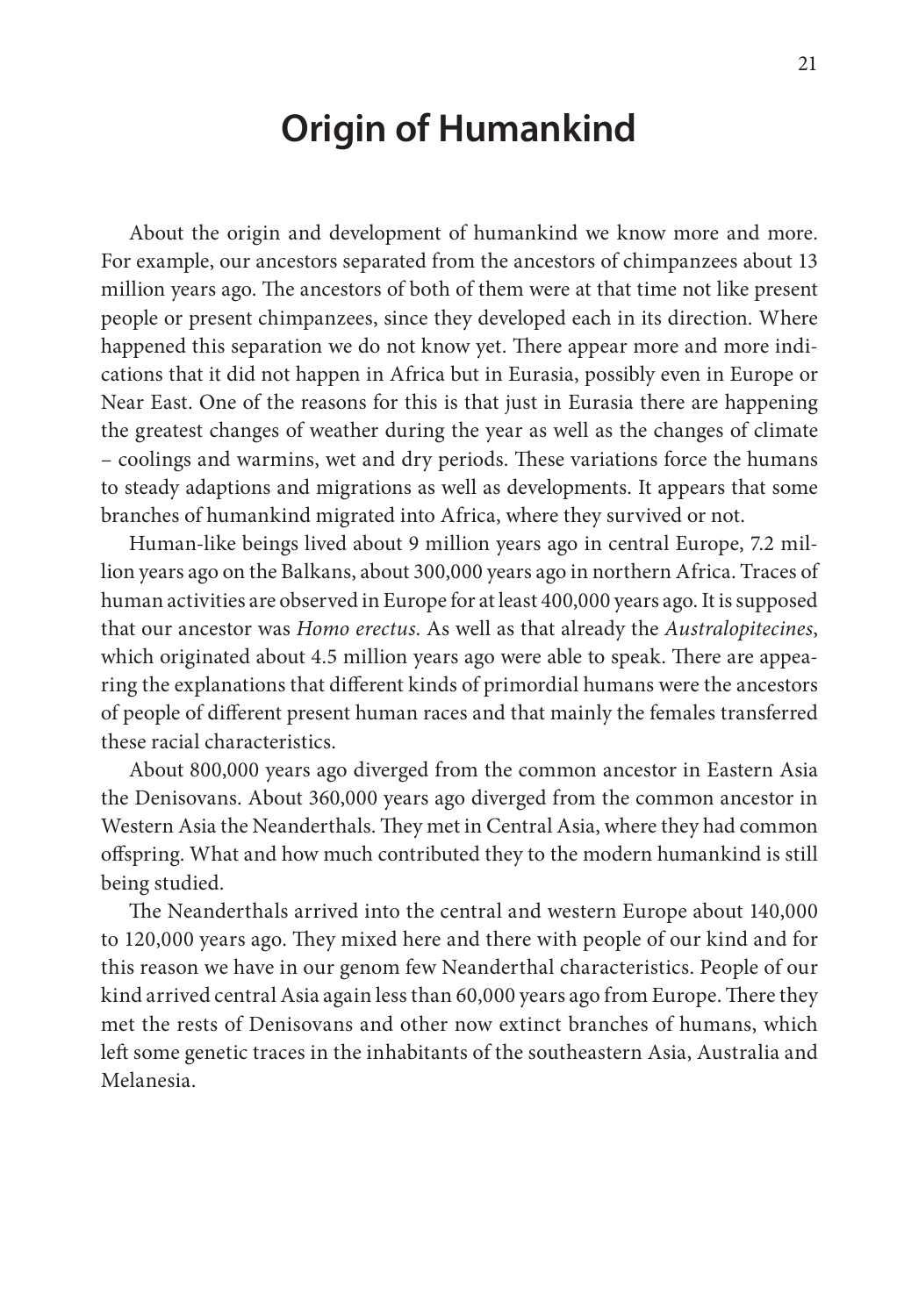## **Europeans**

Across Europe, the Y chromosome haplogroups I, R1a, R1b, J, E and N are now the most common in males, while haplogroups G, Q and T are much fewer and the others nonexistent or almost nonexistent. This has happened gradually, at different times. The most common mt-DNA haplogroups are H, U, J, T, K, HV, etc, of which mt-haplogroup U is the original European haplogroup, while the others arrived in Europe mainly with the advent of agriculture.

Human ancestors and the ancestors of the closest apes, the chimpanzees, diverged from a common ancestor about 13 million years ago. We do not yet know where this separation took place. But human-like, not ape-like teeth have been found in the Rhineland, around 9 million years old, and in Bulgaria and Greece, around 7.2 million years old. Among other data, this suggests that humans evolved in Europe, not Africa, but that they did or did not migrate to Africa resp. survive there.

About 800,000 years ago, Denisovans split from our common ancestor in the eastern half of Asia, and about 360,000 years ago Neanderthals split in the western half of Asia. Both met and mixed in Central Asia, e.g. in the Altai Mountains. It remains to be seen when the first representatives of our species arrived into Asia. But they were wiped out by a cosmogenic mega-tsunami about 68,000 years ago.

In Europe, traces of human activity go back at least 400,000 years. Neanderthals arrived into Europe from western Asia later, around 140,000 to 120,000 years ago. Therefore, the ancestors of Africans who migrated from Europe to Africa before the arrival of the Neanderthals (i.e. males of the Y chromosome haplogroups A00, A0, A1a, A1b1 as well as their females) did not carry Neanderthal genetic traits.

The ancestors of the current members of our human species arrived into Central Asia from Europe less than 60,000 years ago, and possibly even less than 50,000 years ago.

From the original inhabitants, i.e. males of the Y chromosome haplogroups  $BT \to CT \to F \to IJK \to IJ$ , the males of haplogroup I evolved and remained in Europe, and are still found all over the Europe. People of the Y chromosome haplogroups BT, CT, IJK, IJ lived among them, e.g. in the Pannonian Plain, until about 4,000 years ago, when they were wiped out by people of Y chromosome haplogroup R1b.

About 8,000 years ago, males of the Y chromosome haplogroup G2a began to bring agriculture to Europe from the Near East, accompanied by some males of the haplogroup H2 and other haplogroups. Their females introduced into Europe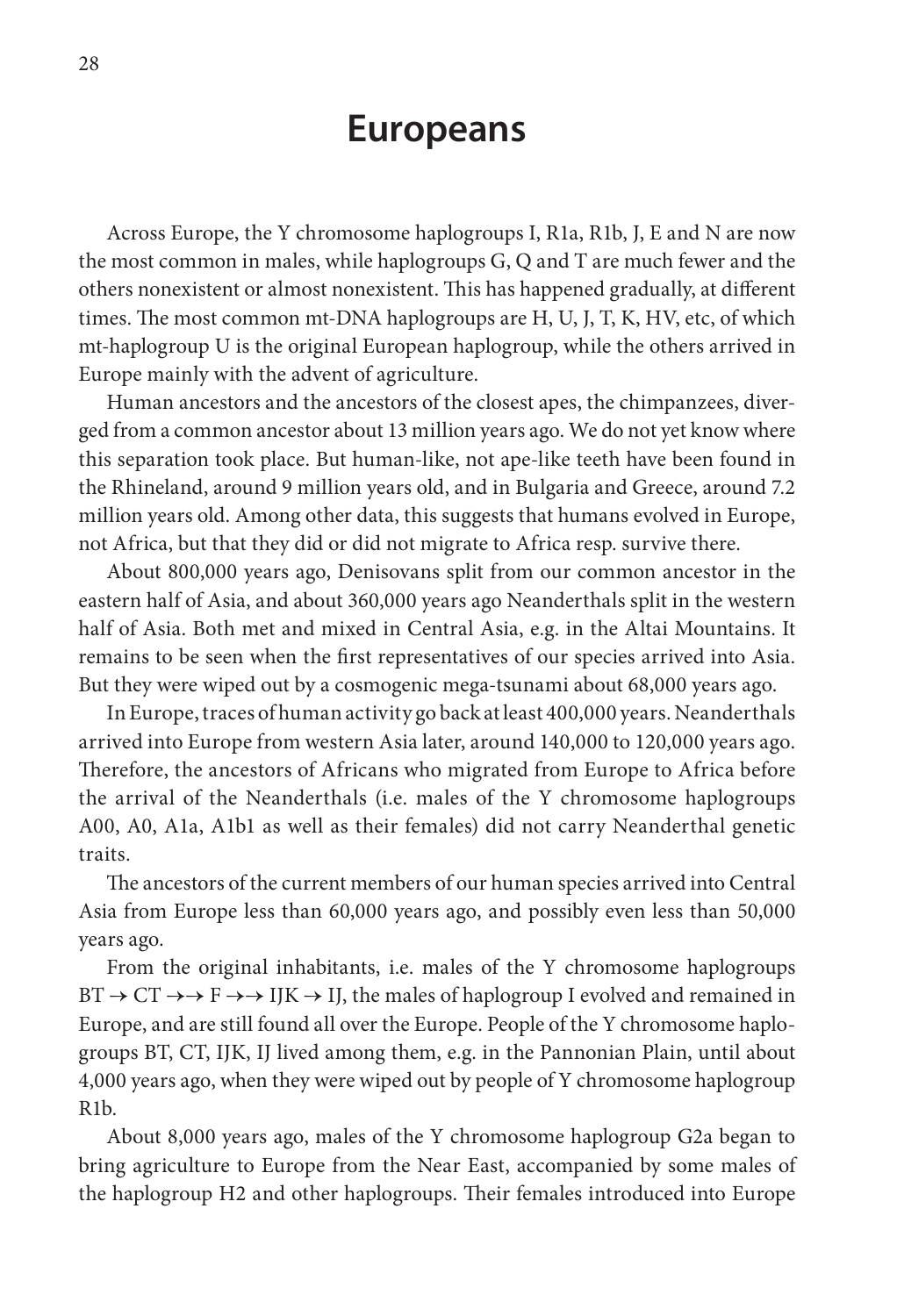most of the current diversity of the mtDNA haplogroups. By about 6,000 years ago, agriculture had spread throughout most of Europe.

Towards the end of the spread of agriculture, males of the Y chromosome haplogroup R1a are also detected north of the Alps. They originated around 24,000 years ago in Central Asia. After the end of the Last Glaciation, they migrated from Central Asia, *inter alia*, via northern Iran and the Near East to Europe.

Significant changes across Europe caused the males of the Y chromosome haplogroup R1b. These people originated around 21,000 years ago in Central Asia. After the end of the Last Glaciation they migrated from Central Asia via northern Kazakhstan to the central Volga region, where they developed the pre-Kurgan and Kurgan cultures. Whether the original inhabitants of the Y chromosome haplogroups from IJK to K and I were exterminated there is not yet known. But the observation that some of the Y chromosome haplogroup R1b males had later the mt-haplogroup U suggests that they did. They also sent visitors far to the west, as we find their descendants with native females as far as Italy and the Baltic.

From the Volga region they raided westwards, and about 6,500 years ago they also invaded and plundered the eastern Balkans and the Pannonian Plain. To defend against them, some hill-forts were built in the southeastern and central Slovenia. The local folk tradition of the dog-headed warriors and the werewolves also reminds of them. From here, they took the early Bronze Age industry and drove miners and metalworkers, mostly the Y chromosome haplogroup G2a males, to the eastern side of the Black Sea up to the Volga region. This enabled them to invade Mesopotamia past the Caucasus Mountains until about 6,000 years ago. The part of them that remained at that time north of the Caucasus Mountains developed later the Yamna culture there.

From Mesopotamia, some of them advanced into Egypt and then across the North Africa, reaching the Iberian Peninsula around 4,800 years ago. There they developed the Bell Beakers culture and spread it across the Western Europe to Scandinavia. Initially, they spoke one of the Altaic language group of that time rather than Indo-European. Eventually, they eliminated most of the indigenous males in the lowlands and took their females. At the same time, they also invaded the central Europe and in western Slovenia there was built a system of hill-forts to defend against them. The advance of people of the Y chromosome haplogroup R1b stopped around 3,500 years ago in the Rhineland and in the middle of the Po valley. But even later, in historical times, they occupied the territories of the original inhabitants and alienated them.

The people of the Y chromosome haplogroup N, which is now characteristic of the North Asian peoples and in Europe of the Lapps, Finns and Balts, is also found in large numbers in the present-day East European Slavs. It originated about 37,000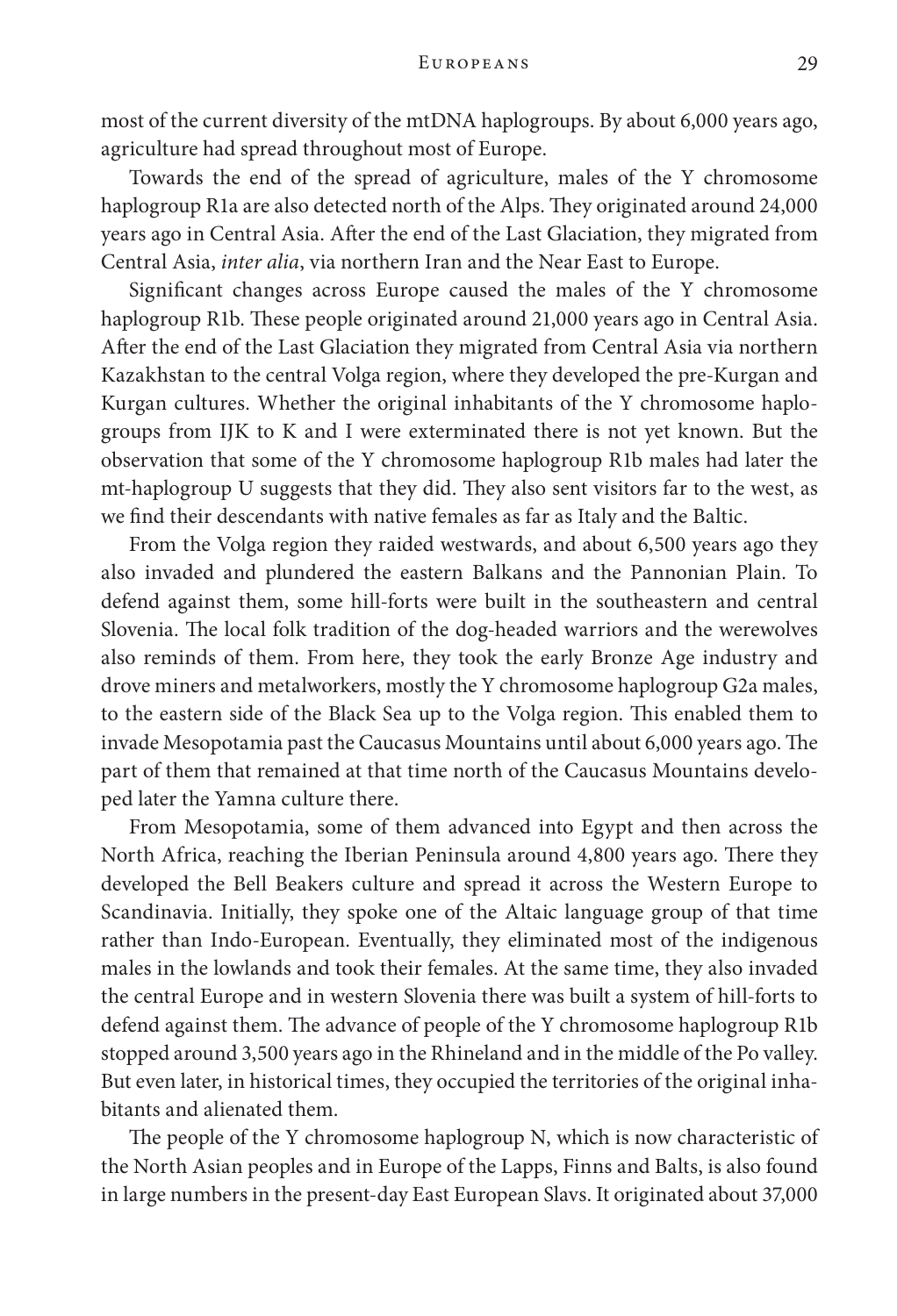years ago in south-east Asia, where most of them still live. Some of them gradually spread northwestwards and reached the Urals about 6,000 years ago. Linguists say they spoke Uralic languages of that time. About 3,500 years ago they began to spread across what is now, especially northern, Russia and after a few centuries they reached the Baltic and the Carpathian Mountains.

A few people of the Y chromosome haplogroups E, H and J came to Europe during the spread of agriculture, but most of them eliminated later the people of the Y chromosome haplogroup R1b. Most of the ancestors of the current people of the haplogroups E and J came to Europe during the time of the Roman Empire and spread around afterwards.

These data show how the present European peoples came to being.

#### **Balts, Finns, Lapps**

In the Lapps, the currently known frequency of the Y chromosome haplogroups is:  $N1a > 11 > R1a > R1b > others$ . In Finns, it is  $N1a > 11 > R1a > R1b > others$ , as well. In Estonians, it is N1a  $\sim$  R1a  $>$  I1  $>$  R1b  $>$  others. Among the others, the haplogroups E1b and T are particularly interesting in Estonians, as they are much more abundant in Estonians than in others around. The Lapps, Finns and Estonians speak Uralic languages, and these are characteristic of people of the Y chromosome haplogroup N1a, which is predominant among them. People of the Y chromosome haplogroup N1a came to Finland about 1,500 years ago from beyond the Urals. Individual finds suggest that people of the Y chromosome haplogroup R1a arrived in what is now Finland around 7,000 years ago. People of the Y chromosome haplogroup I1 were the original inhabitants who settled there after the end of the Last Glaciation. The Lapps, Finns and Estonians are therefore dominated by the language of the relatively late arrivals, whose descendants make up now the majority of the population.

The frequency of the Y chromosome haplogroups in other Baltic Sea peoples is as follows: in Latvians,  $R1a \sim N1a > R1b > I1 >$  others, and in Lithuanians, N1a  $\sim$  R1a > I1 > R1b > others. We have no information about the frequency of the Y chromosome haplogroups in the extinct Prussians.

The original inhabitants around the Baltic Sea were the people of the Y chromosome haplogroup I1, who settled there after the end of the Last Glaciation. People of the Y chromosome haplogroup R1a appeared in significant numbers along the eastern and southern Baltic in the late Neolithic, around 6,000 years ago. Later, around 2,800 to 2,500 years ago, one branch of people of the Y chromosome haplogroup N1a arrived into their area from beyond the Urals, and another branch arrived Finland around 1,500 years ago.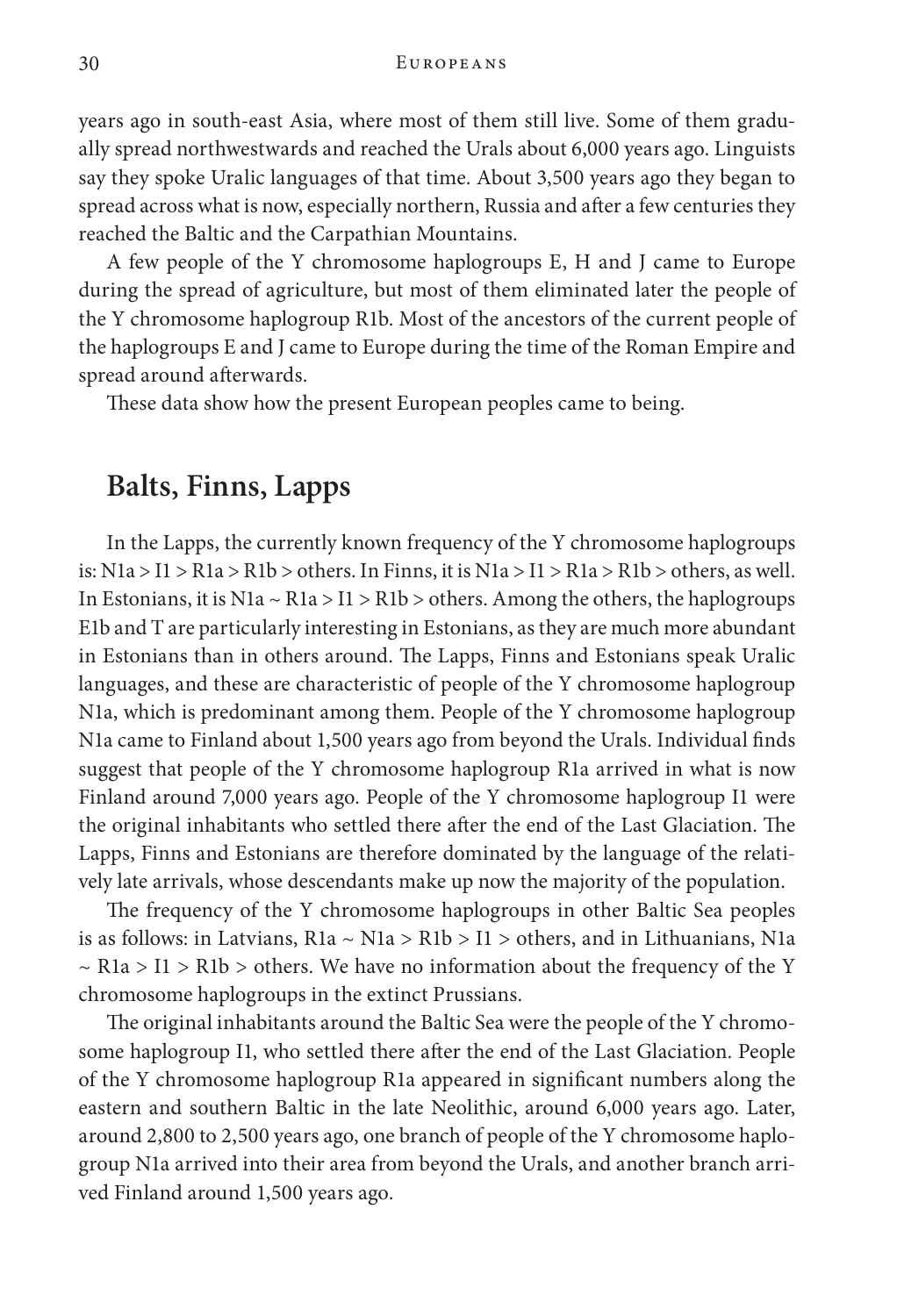people of other origins. Genetic data have shown that the Greeks also have Hamitic ancestors who came to the territory of the southern Proto-Sloveni and introduced the Kentum characteristics. Some linguists have looked for the origin of these features in the Sudan. This information raises the possibility that some of the ancestors of the Mycenaean Greeks were part of the Egyptian army that fled to Crete after they were defeated by the Hyksos some 3.7 thousand years ago and were sent by the Proto-Slavic Minoans as mercenaries to the Proto-Slavic Peloponnese to administer it for them. After the eruption of the Tera volcano and the destruction of the Minoan state, the surviving tenants took over the Peloponnese and spread their rule around. The influence of the "Peoples from beyond the sea" and other later settlers would also have to be taken into account.

#### **Latins**

The Latins appear to have been formed after a part of the defeated army of the "Peoples from across the sea" fled to the Apennine peninsula, subjugating the Proto-Slovenic original inhabitants there, and spread later as the Roman Empire elsewhere in Europe. Some Latin-like features can be seen in the Baltic languages, including Estonian, but not in Finnic and Slavic languages. Data on the distribution, origin and development of the Y chromosome haplogroup T, and the Akkadian etymology of many Greek and Latin words indicate the direction of Latin origins.

#### **Slavs**

The common Slavic term for the Slavs – *Slovani, Sloveni, Slaveni*, etc – was developed at the beginning of the 19<sup>th</sup> century to establish a common name for all Slavic peoples, just as the Germanic, Celtic and Romance peoples of the time had for their nations. Apparently, after the division into different nations, the Slavs forgot that they were formerly Proto-Slavs = *Sloveni* with different pronunciations of the name, e.g. *Slaveni, Slovjeni, Slavjeni*. The denomination *Sloveni, Slovenic* will be used to represent the Slavic people before they were divided into different Slavic nations.

Scholars generally consider the Slavs to be a very young formation, having originated shortly before the  $6<sup>th</sup>$  century AD, when (according to the most scornful interpretation) from the Pripyat marshes they suddenly spread across half of Europe.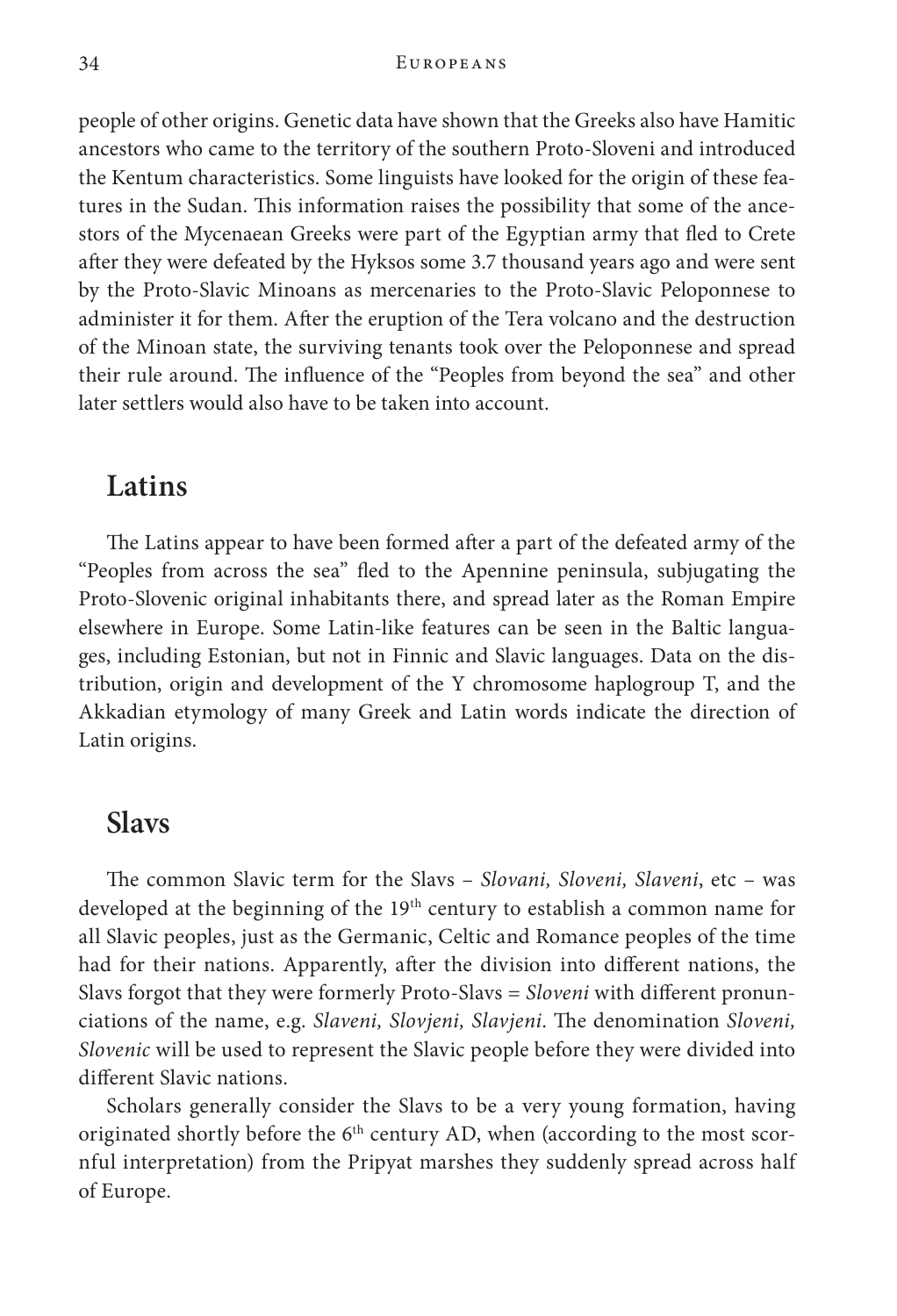#### **Inheritance**

Figure 2 shows schematically how inheritance takes place on the various chromosomes. Inheritance on the male side (Y chromosome) and on the female side (mtDNA) proceeds only along these sides, while the inheritance on the other chromosomes is more or less random.



**Figure 2.** *Schematic representation of the inheritance of mutations. Inheritance on the female side, i.e. by the mitochondrial DNA (pink horizontal lines), on the male side, i.e. by the Y chromosome (blue vertical lines), and on the other chromosomes (black lines).*

Due to more or less random inheritance, determining the inheritance by mutations on other chromosomes is much more uncertain than determining the inheritance by mtDNA or by the Y chromosome. As an example, the methodology for determining origins from mutations on other chromosomes is now so crude that it does not enable the distinguishing the populations and cultures dominated by the Y chromosome haplogroup I or R1a, from populations and cultures dominated by the Y chromosome haplogroup R1b. The methodology based on mutations on the Y chromosome easily allows it. Therefore, genome-wide geneticists often rely on explanations or assumptions from other disciplines to interpret their results, because they do not have their own data to make reliable interpretations.

As things stand, the determination of inheritance by mutations on other chromosomes is much less reliable than by data on mutations on mtDNA and even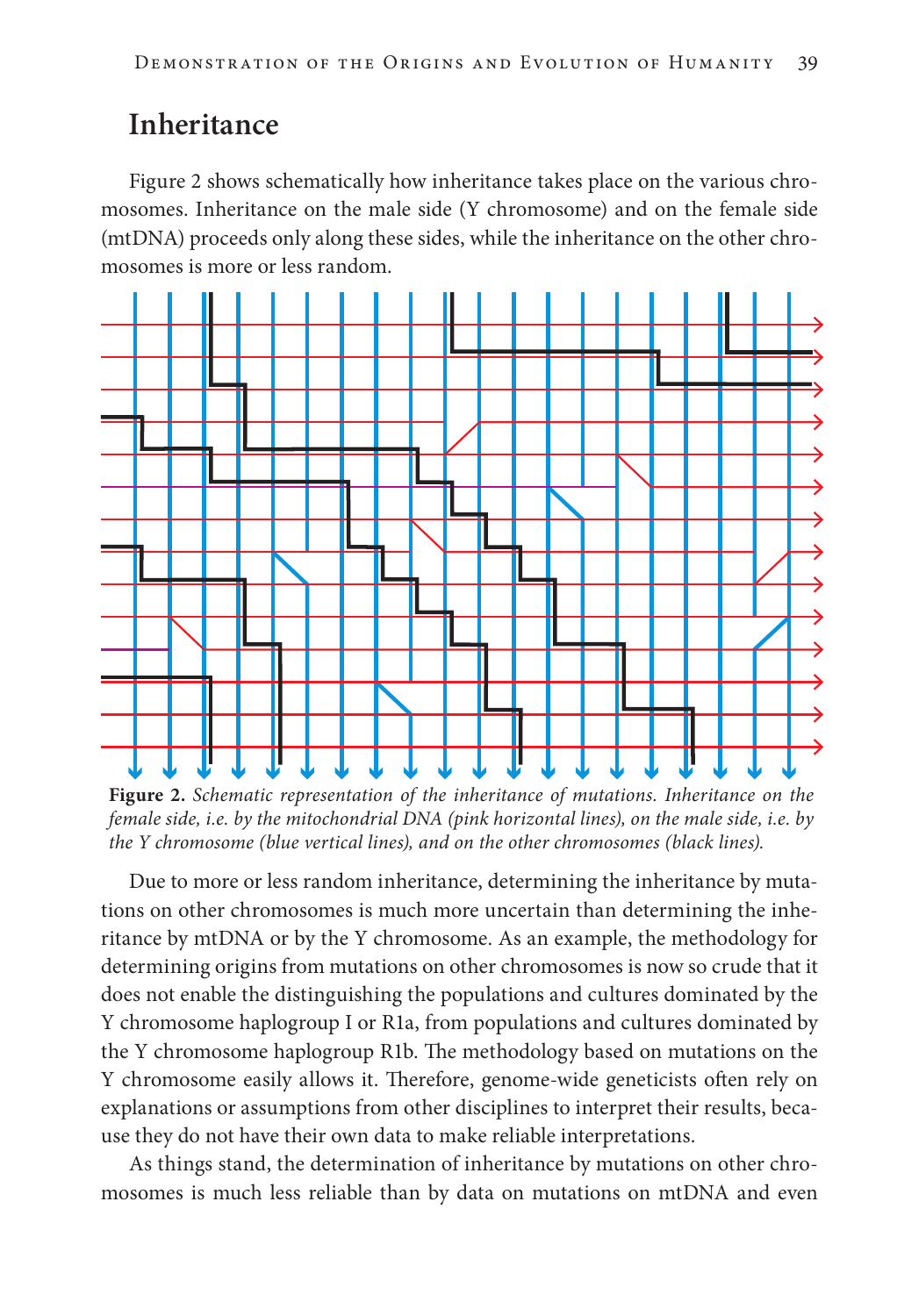less reliable than by data on mutations on the Y chromosome. This is also due to the methodology used by the most advanced current genome-wide geneticists. The averages they rely on "hide" both the random inheritance between males and females and the mix of people of different origins. Only when they can apply a methodology similar to that using the Y chromosome, which allows tracing the origin and dispersal or migration of people, will they be able to improve their explanations somewhat. Because of the randomness of inheritance, this tracing will never reach the precision of that using the Y chromosome data. However, tracing via other chromosomes also has its good side. It can trace remnants of inheritance from extinct branches of humanity, which the mutation data on mtDNA and on the Y chromosome do not trace. On the latter, there are only mutations in the ancestors, not in the extinct branches.

Determination of the Y-chromosome inheritance has several advantages over mtDNA determination. There are several thousand times more base pairs on the Y chromosome than on mtDNA. As a consequence, there is much more potential for useful information on the Y chromosome than on mtDNA. In addition, in most of the world, females of different mt-haplogroups are mixed up locally much more than males of different Y chromosome haplogroups. This gives the explanations based on mutations on the Y chromosome greater and more accurate predictive value. In addition, while mtDNA mutations appear in the form of single nucleic base substitutions, there are two independent types of mutations on the Y chromosome – one in the form of Single Nucleotide Polymorphisms (SNPs), and the other in the form of changes in the number of Short Tandem Repeats (STRs). Both occur by accident during the DNA copying by the enzymes. The Single Nucleotide Polymorphism (SNP) on the Y chromosome is practically irreversible, while a change in the number of Short Tandem Repeats (STRs) is reversible.

Since these two types of mutation are independent of each other, both are helpful to estimate the time to the common ancestor as well as to verify independently the results internally. There is an important difference between the two. Single Nucleotide Polymorphisms (SNP) substitution data tell us when the mutation occurred, regardless of the subsequent events. Data on changes in the number of Short Tandem Repeats (STRs), on the other hand, tell us when these males either originated, or barely survived or immigrated. This results most dramatically in Africans of the Y chromosome haplogroup A00. They originated about 240,000 years ago and survived a near extinction about 700 years ago. With haplogroup BT, which is the ancestor of most other humans, we see that it originated about 131,000 years ago and barely survived about 64,000 years ago.

Data based on Single Nucleotide Polymorphisms (SNP) on the Y chromosome is collecting and editing the YFull team, which is using the currently known data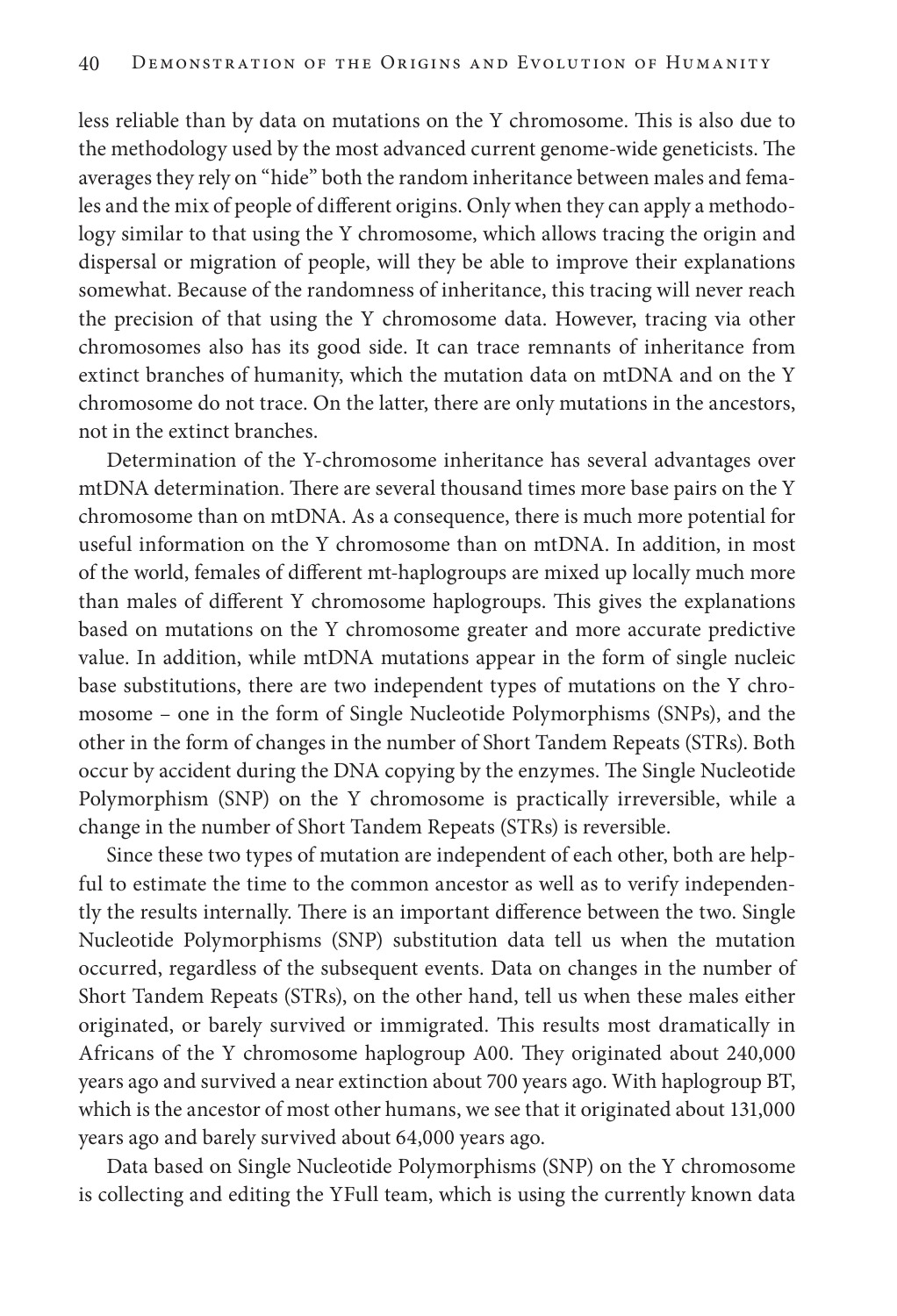to classify haplogroups and subgroups into a haplogroup tree and to determine the times of common ancestry in relation to the number of different subclades. The current benchmark for the generation times is 144 years for a single mutation on a section of the Y chromosome of about 8.5 million nucleic bases. The uncertainty of the results now extends to 30%.

More than a decade ago, based on his decades-long research on enzyme action and his knowledge of the mathematical presentation of the time dependence of this action, Klyosov has developed a new branch of this kind of research, namely the mutation-based DNA genealogy, or, in short, DNA genealogy. His work bases on the knowledge that such phenomena as the reversible change in the number of repeats of Short Tandem Repeats (STRs) on the Y chromosome are described by the first-order kinetics. First-order kinetics also describes the course of the radioactive decay, the laws of which are widely used by archaeologists to date their finds. So the same regularity applies both to dating the finds and to dating the mutations, and thus to dating the evolution of humanity.

For this first-order kinetics, Klyosov determined the reaction rate constants for both individual markers and for different panels of markers, ranging from 6 to 111 markers.

However, the haplotype data must be sorted first by a hierarchical clustering method into groups that share a common ancestor. Then, either "by hand" or with help of the Kilin-Klyosov calculator, there are determined times to common ancestors. Then, to these common ancestors are determined times to their common ancestors, and so on.

In this calculation, both the number of samples and the number of markers in them are important. Haplotypes with fewer than 20 markers, e.g. 6 markers each, give rather coarse data, so that in many places the haplotypes look identical when they are in fact different. The fewer markers a haplotype has the more similar or identical it looks to other such haplotypes. Currently, a standard haplotype has 111 markers. However, haplotypes with 67 markers also give good results. Comparing a larger number of haplotypes with the same common ancestor and a larger number of markers gives a narrower range of uncertainty in the result. The average uncertainty of the times to the common ancestor estimated this way is now around 10%, in some cases even less. When comparing different results, these uncertainty ranges should also be taken into account.

The sequence of data on times to common ancestor and the sequence of characteristic subclades in both present-day humans and ancient skeletons provide information on the times and direction of dispersal of humans of particular haplogroups, and this is the basis for new interpretations of the ancient past. Importantly, the results obtained using the DNA genealogy methodology and calculated from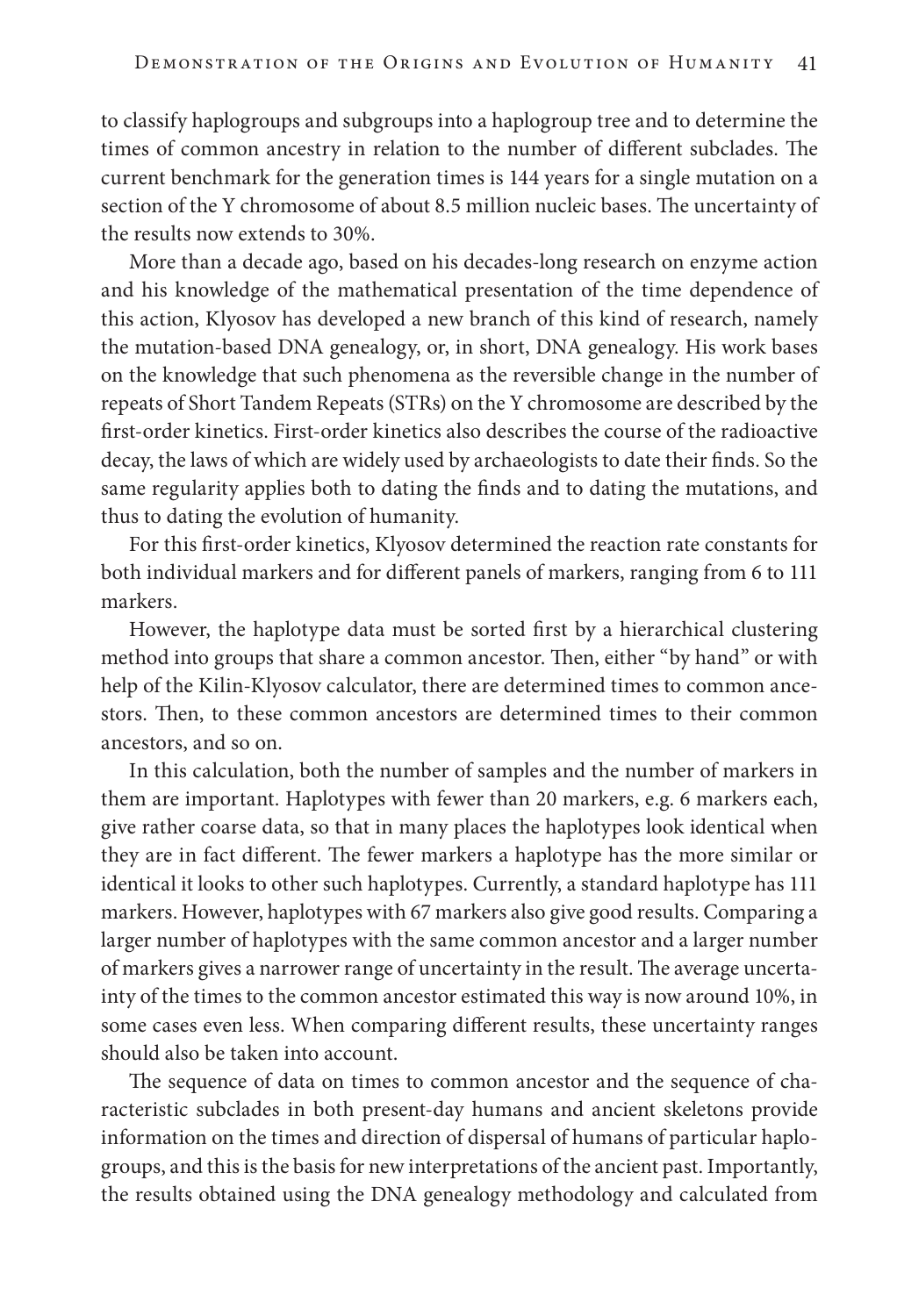the mutation status of present-day humans agree well, within the uncertainty of the method, with data obtained from ancient skeletons with which they share common ancestry, as well as with archaeological dating. All times are given here as the approximate number of years before present.

### **Haplogroups of Present-day People**

Table 1 gives some information on the origin and formation of the haplogroups currently known on the Y chromosome.

Some information on the origin and formation of haplogroups on mtDNA is given by Scheme 1 for all humans and Scheme 2 for Europeans.



**Scheme 1.** *Evolution of haplogroups on mtDNA (humanity).*

**Scheme 2.** *Evolution of current European haplogroups on mtDNA.*



Neither the presently known Y chromosome haplogroups nor the mt-haplogroups formed in Africa; they formed in Eurasia (Klyosov; Árnason).

A schematic representation of the origin of the oldest currently known Y chromosome haplogroups and their migrations gives Figure 3. Using the method for calculating times to the common ancestor based on changes in the number of repetitions of Short Tandem Repeats (STRs) on the Y chromosome, Klyosov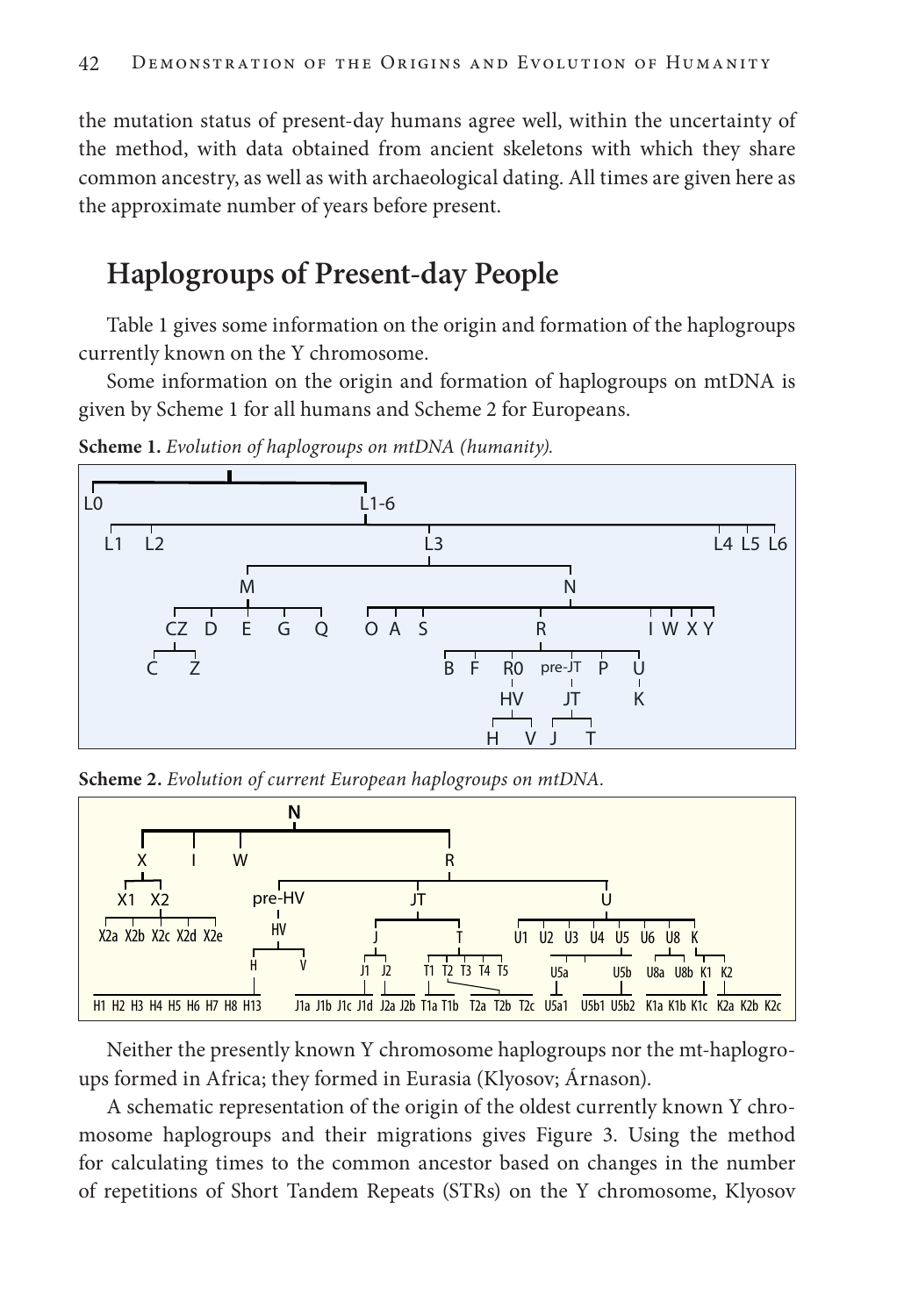## **Models**

In science, we know that if we have several different, often conflicting explanations for a phenomenon, it is very likely that none of them is the right one. Each of them may contain some truth about what it is trying to explain.

Therefore, in such cases, it is important to compare data from as many different perspectives as possible. The stress is on data, not on existing explanations. The basic rule in science is that explanations have to be basing on data, but not censoring the data basing on explanations. Therefore, in principle, no explanation can be eternal, and explanations should undergo a modification when there appear new data that do not support previous explanations. This is the only way the science can progress. If *"*eternal" explanations prevail, then it is no longer science, but an ossified doctrine.

Often the influence of the model prevails in the development of an explanation. For, *"*…(if) we have no verification, science can be arbitrarily wrong in setting up models. … Agreement among scientists can set up a mental model, which assumes the role of dogma. … The assumptions made in such a model are contained in the result of the application of the model. … The model may be partly correct, partly incorrect. Reality may confirm certain explanations, but the others possibly not. … Each model is hypothetical, but not each hypothesis is a model. It only concerns a certain slice of reality. … In science and philosophy, it is only arguments that decide, not the consensus plurium" (Hlebš).

If, for example, we accept the model that people have only ever immigrated to Slovenia from elsewhere, then we interpret all the data in this way and believe that this is what has happened. Therefore, the models must be broad enough to allow for all possibilities, or at least the most important ones. E.g. not only that they immigrated, but also that some of them survived in Slovenia and also moved from Slovenia to somewhere else.

Other models of similar kind are for example:

- The model of the late formation of Slavs followed by the arrival of Slavs in the  $6<sup>th</sup>$  (5<sup>th</sup> to 7<sup>th</sup>) century AD.
- The model of the Proto-Indo-European language and how to reconstruct it basing on Peripheral Indo-European languages, which contain many characteristics of other, non-Indo-European language groups.
- The model of glottochronology, which assumes a quasi-linear development of languages and which does not take into account the facts that in isolation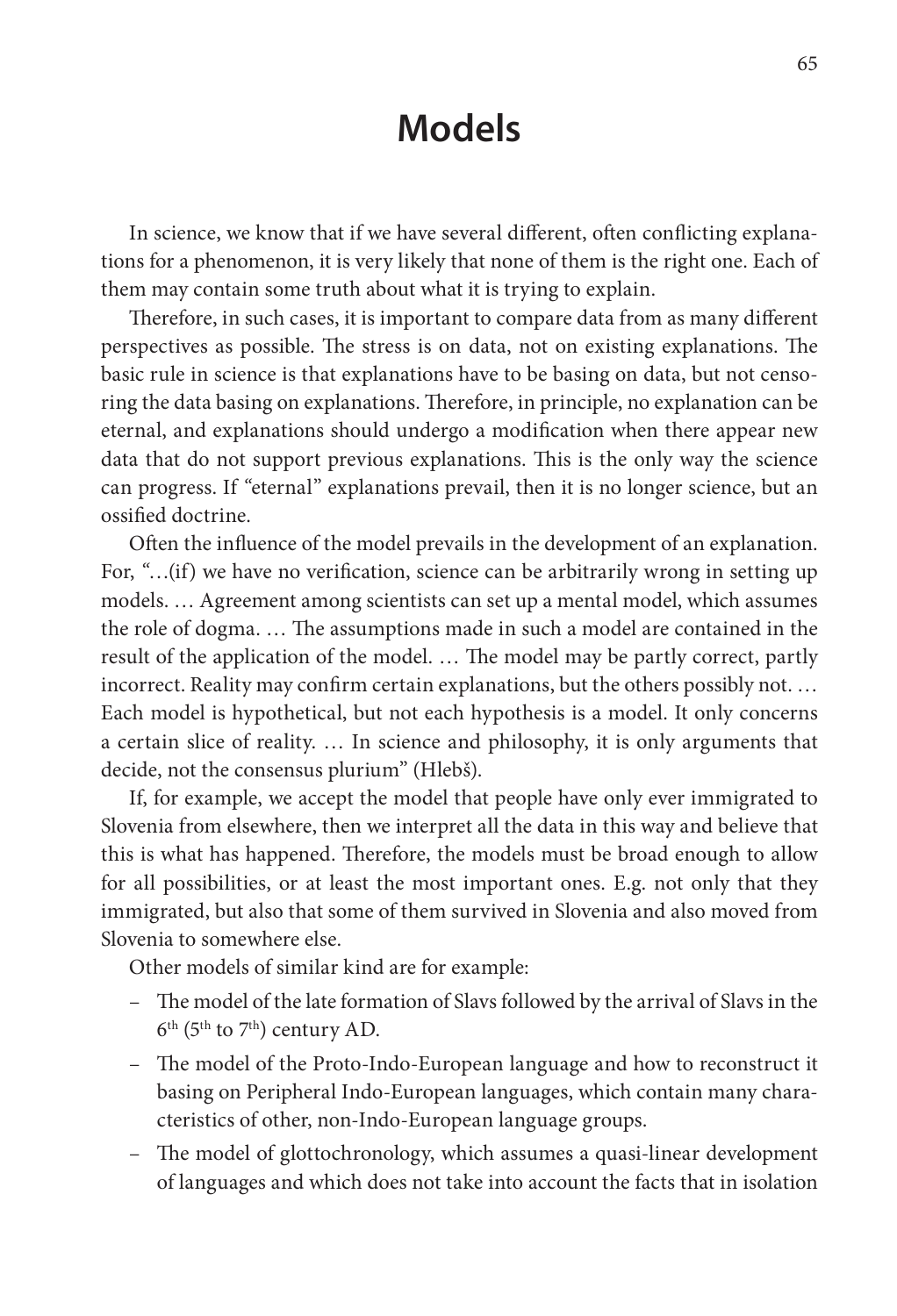the characteristics of languages change slowly, whereas in contanct with other languages, in changed environment, technology, culture, etc, the languages change much faster. The basic words approach improves the situation to some extent but introduces the overlooking of other data.

We can get closer to a better knowledge of what it was really like by confronting and refining individual interpretations. However, in time this ends. Then we need to bring in additional data, independent of the previous ones, even and especially data that the previous interpreters did not know or did not take into account. Often only an independent "outside" view reveals new aspects and makes it possible to improve the interpretations.

Therefore, in establishing the past, it is necessary to take into account the information provided by many sciences. For the more recent times, this is especially the historiography. For ancient times, it is especially archaeology, anthropology, linguistics, paleoclimatology, paleobotany, paleogeology, folk tradition, genetics, etc. A synergistic evaluation based on data, rather than on previous interpretations, must prevail. Historians should be trained also to coordinate or lead such synergistic evaluation based on novel data.



*Corded Ware pottery vessels from the Gröndal 1 (centre) and Jönsas burial sites in Vantaa, southern Finland – ca. 6800–2300 years BC. Photo: István Bolgár 2008, Finnish Heritage Agency*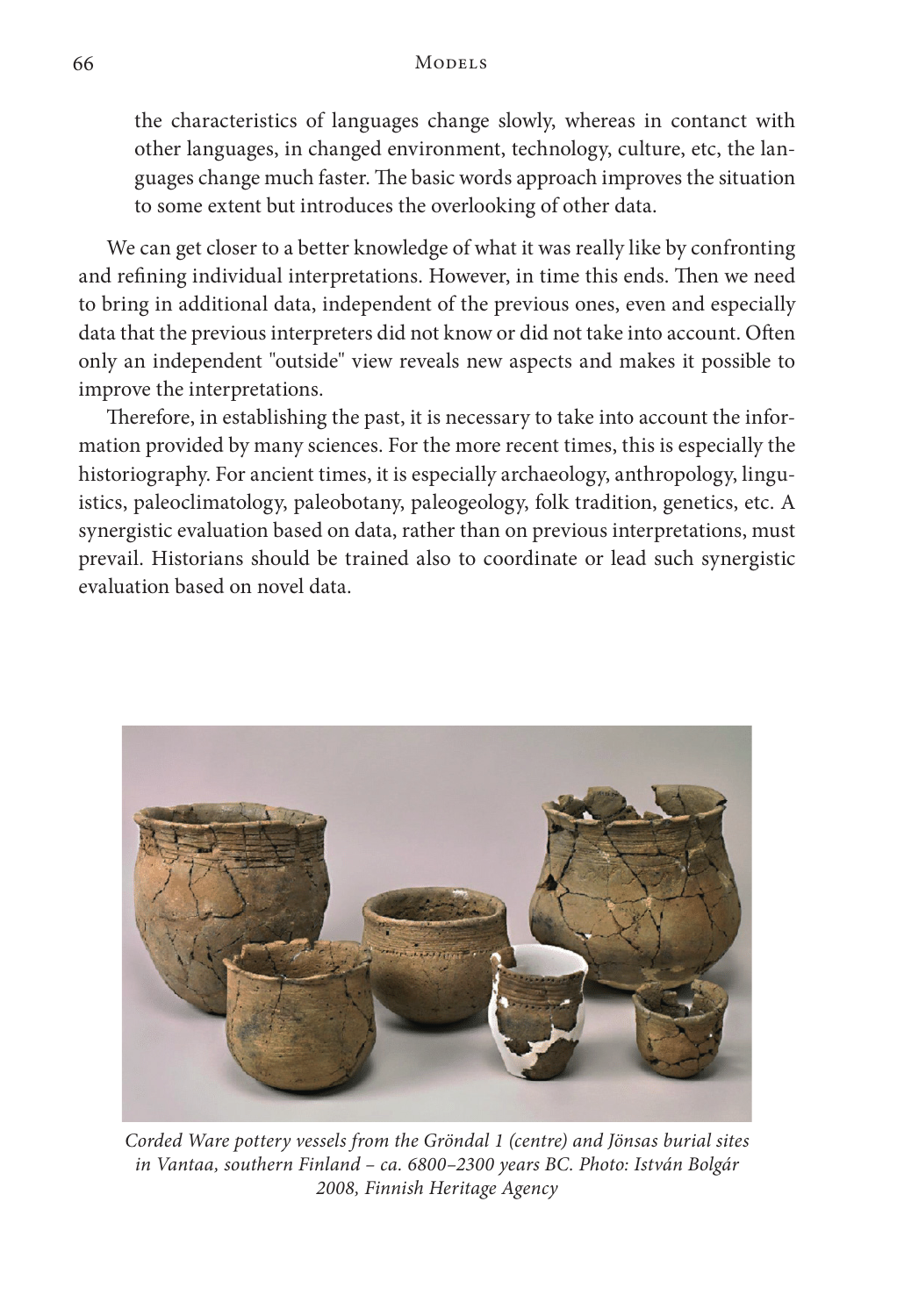## **Climate Changes**

Climate change and other external influences that severely affect humanity can be divided into two groups: those that recur more or less regularly and those that occur only occasionally.

Seasons are regularly recurring. Warming and cooling periods as well as wet and dry periods recur over longer periods. In the long term, ice ages and interglacial periods recur more or less regularly. The changes in the orbital parameters of the Earth, the Sun and the Moon, which recur every 26,000, 13,000 and 2,000 years, respectively, are the main cause of them. Every 26,000 years changes in the Earth's precession cause repeated glaciations and interglacial periods. Every 13,000 years, differences in conditions in the hemispheres do occur. Every 2,000 years, cooler wet and warmer dry periods occur due to the simultaneous influence of the Sun and the Moon on the tides and the consequent release of methane from the ocean floor due to the Sun's and the Moon's combined influence on the tides and the consequent release of methane from the ocean floor. All these changes repeat in 92,000 years. Glaciations and warmings in the Southern Hemisphere do not have much effect on sea level, but glaciations and warming in the Northern Hemisphere do.

Changes in the Sun's radiation are also recurring. The 11-year recurrence is well known, but changes in radiation also recur over longer periods and have a major impact on the climate.

Many changes in human haplogroups and archaeological cultures coincide with changes in climate. These data have been compiled and some of them illustrated, e.g. by Yurkovets, who provided a timeline of climate and the Y chromosome haplogroup changes over the last 80,000 years, Figure 16. The figure shows that in favorable climatic conditions new haplogroups form, while in glaciations only those people who are successful enough in unfavorable conditions survive. The coincidence of the climate changes over the last 50,000 years with different archaeological cultures shows Figure 17. Yurkovets also explained the events at the Black Sea.

It is necessary to compare these data with the data obtained by examining the ice drilled in Greenland and Antarctica, because they point to other events on the Earth as well.

There are also other issues with recurring events. For example, why the last glaciation in the Northern Hemisphere was mainly along the Atlantic Ocean and not the Pacific Ocean. One possibility as to why this was the case is that when there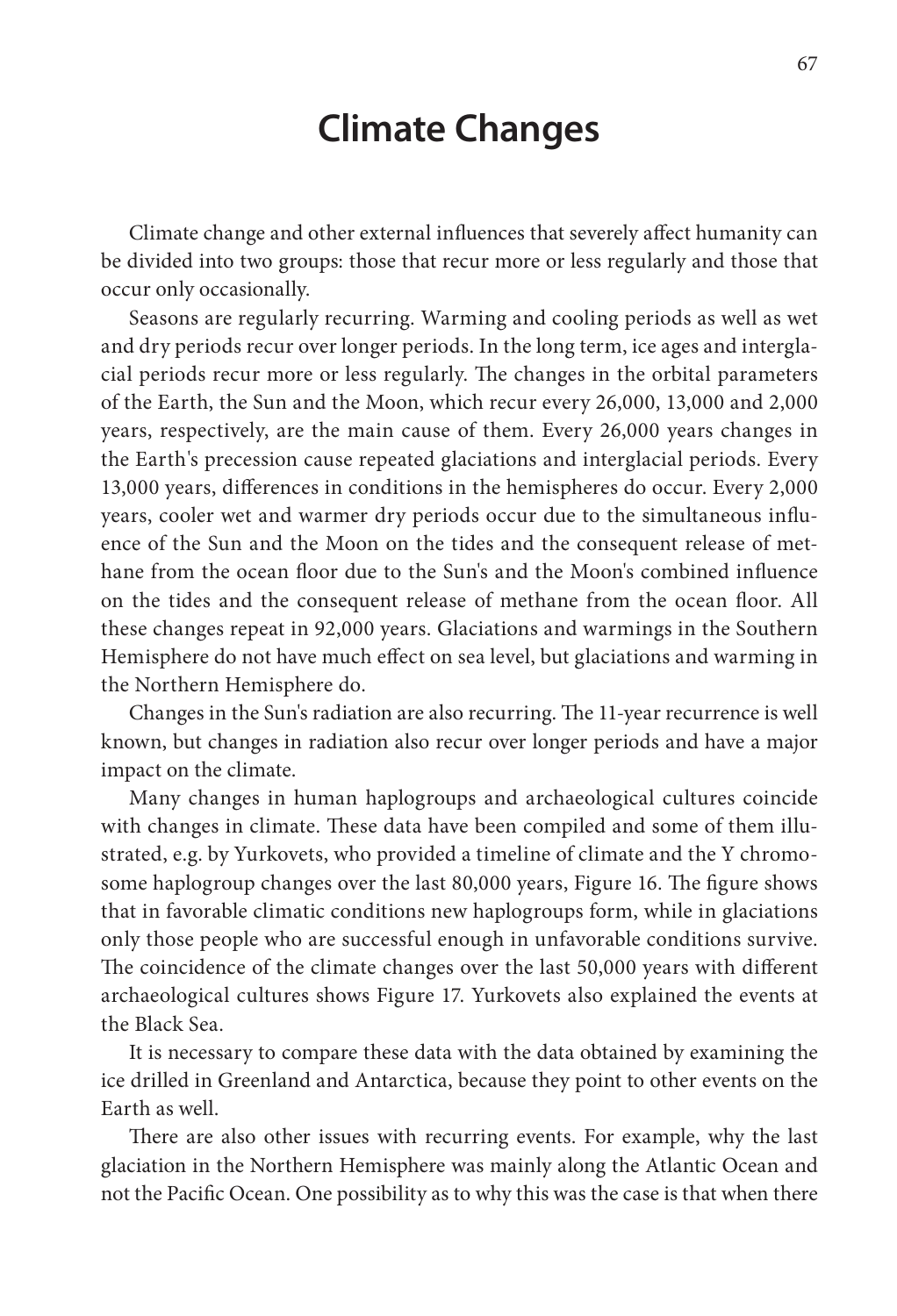## **Origins and Development of Agriculture**

During and after the last glaciation, we can observe some of the stages of development that led to some ancient civilizations. Watkins presented data showing the permanent settlement of fishers around 20,000 years ago along the Lake Gennesaret. He also showed that they domesticated in the Fertile Crescent around 10.5 thousand years ago several types of cereals and legumes, as well as sheep, goats and cattle.

Zohary and Hopf gave a time for the emergence of agriculture in the Near East of about 10.6 thousand years ago, Figure 18. From there it spread beyond the Caspian Sea between 8.8 and 7.5 thousand years ago. It reached the Indus Valley around 8.3 thousand years ago. The central Danube (Starčevo) region it arrived around 7.8 thousand years ago. The western Mediterranean it arrived around 7.6 thousand years ago. It arrived Ukraine around 7.2 thousand years ago and Central Europe around 7 thousand years ago. The Alps it arrived around 6.5 thousand years ago, whereas Scandinavia around 5.6 thousand years ago. These data point to an earlier spread towards Central Asia and India than towards Europe.

Mann also gave an overview of events in the Fertile Crescent. There, hunter-gatherers lived 15 to 12 thousand years ago. About 12 to 10.5 thousand years ago, there were settlements with communal storehouses, grand buildings and ritual art. Between 10.5 and 8.25 thousand years ago, animals and plants were domesticated. After about 11,000 years ago, sheep and goats were domesticated, followed by pigs and cattle.



**Figure 18.** *Spread of agriculture according to Zohary and Hopf (2004).*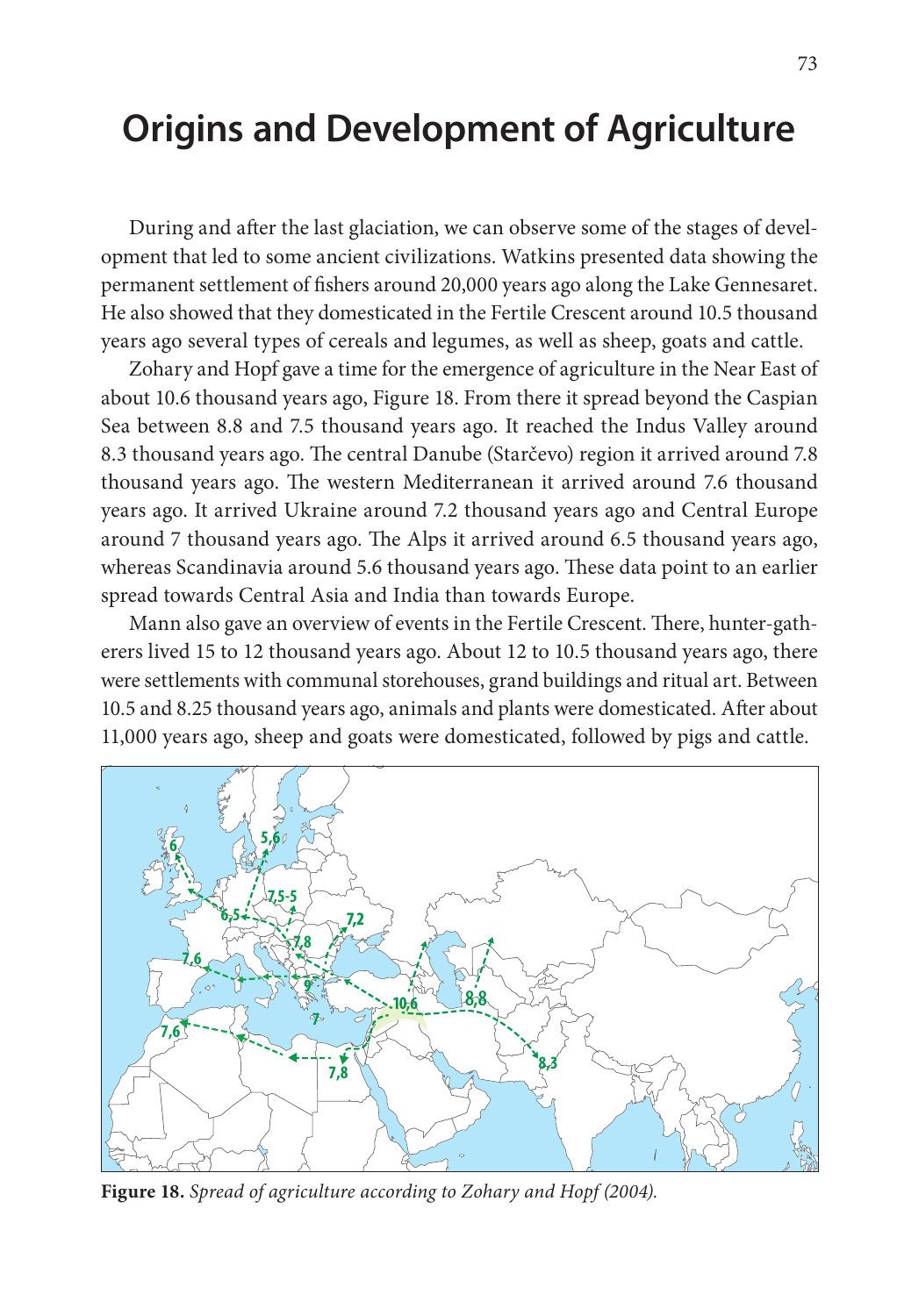## **Some Linguistic Issues**

Mate Kapović has shown that as early as the 15<sup>th</sup> and 16<sup>th</sup> centuries, scholars such as Agricola/Huisman (1443/4-1485), Gelenius/Hrubý z Jelení (1497-1554) and Elichmann (1601/2-1639) noticed similarities between various Indo-European languages. However, van Boxhorn (1612-1653) can be considered the father of Indo-European linguistics, who in 1647 theorised that Greek, Latin, Persian, Old Saxon, Dutch, German, Gothic, Russian, Danish, Swedish, Lithuanian, Czech, Croatian and Welsh (but not Hebrew) were descended from "Scythian". Salmasius/de Saumaise (1588-1653) added Sanskrit to these. Van Boxhorn also drew attention to important elements of comparative linguistics. The similarities with Sanskrit mentioned Sassetti (1540-1588) as early as 1585 and others continued it, including Jones (1746-1794), who is unjustly called the father of modern linguistics. The work continued Grimm (1785-1863), Rask (1787-1832) and Bopp (1791-1867). Since they considered only Sanskrit, Old Persian, Greek, Latin and Germanic, they called this group Indo-Germanic, see e.g. Szemerényi. The concept of Indo-European languages proposed in 1813 Young (1773-1829).

Except by van Boxhorn, Slavic languages were not included. However, if Gothic and Celtic are mixed with very different features, one must also ask whether Slavic languages may have been mixed with foreign features or whether they have avoided major mixing with foreign languages.

Hilferding found that there are no significant differences between Slavic languages and Sanskrit. The Slavic languages, the Lithuanian language and Sanskrit form a separate family among the Indo-European languages outside of which are Persian and the Western European languages.

The division of the Indo-European languages into the Kentum and Satem languages completed several authors in the 1890s. Debates on the origin and scope of this phenomenon are still ongoing. It has sometimes been portrayed as a fundamental division of the Indo-European languages. Of the five explanations of the phenomenon, that of the three-tectal system has prevailed (Tischler), although it is not universally accepted and some argue for a two-tectal system. However, in 1965 Solta showed that the Kentum-Satem division had been given too much importance. This criterion is not suitable for dividing Indo-European languages into two clearly defined groups, as it is only one of many isoglosses (Tischler). More and more linguists are following this conclusion and no longer give it the same emphasis as before.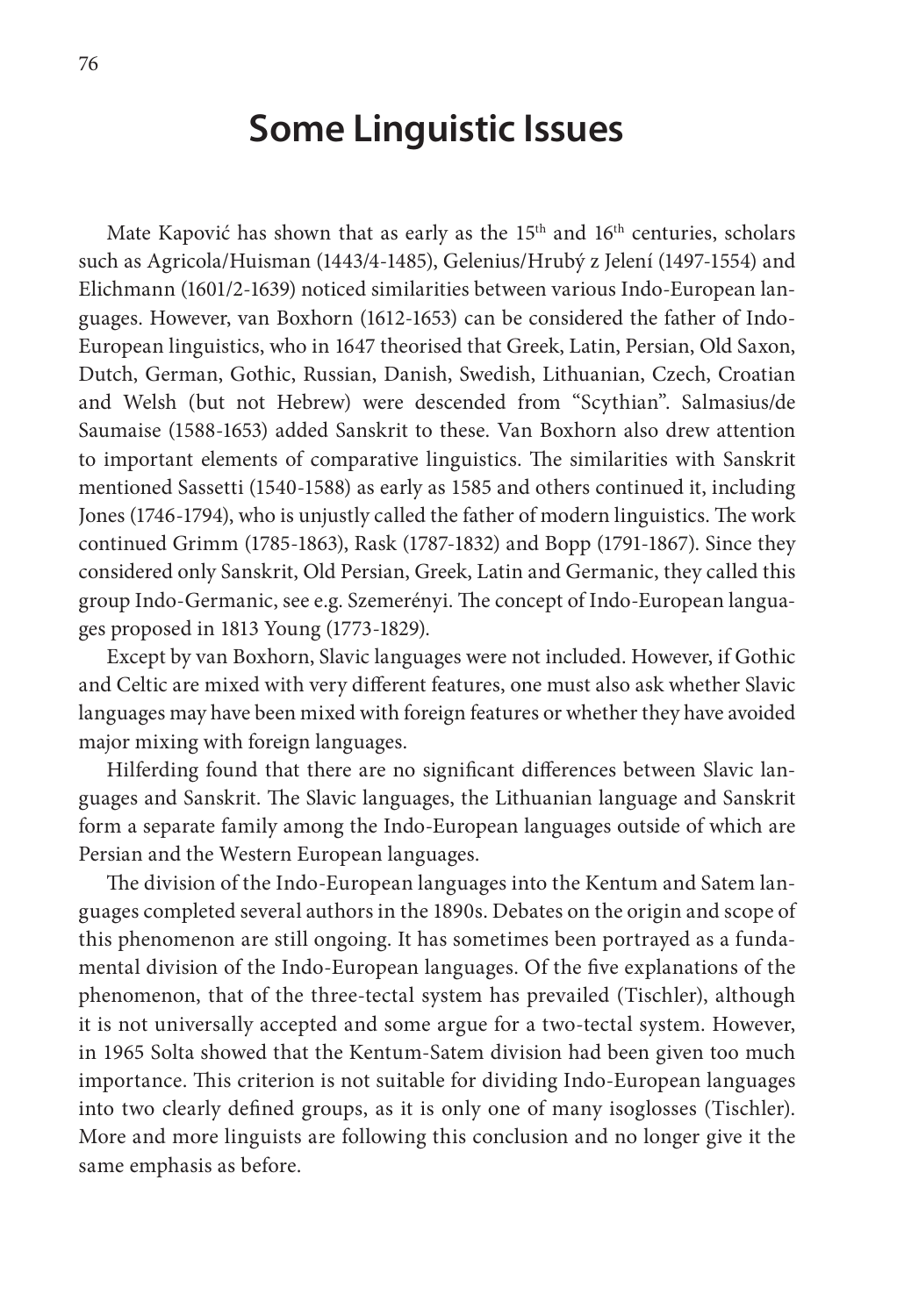#### **Alinei's Statements**

An important geo-linguist of the second half of the 20th century, M. Alinei, presented in detail the strategies to solve the question of Indo-European languages including the Slavic ones and he pointed to several foci. He stressed that as many studies show, the paradigm of Arian, Pan-Germanic and colonialist ideology and their emphasis on Indo-Europeans racial superiority with inclination towards war and conquest deeply influenced the foundation of scientific Indo-European research in the 19<sup>th</sup> Century. Within the Arian superior race, the German "father-founders" of Indo-European (at that time Indo-Germanic) studies preferred to see the Germanic people as the supermen (Herrenvolk), the purest and the closest to the original blessed race. In turn, the Pan-Germanic ideology and its political context gave rise to yet another important myth, the consequences of which are still dominating the field of Indo-European studies.

Namely the myth of the extremely late arrival of the Slavs, ergo if the Germanic people were the closest to the pure Arian race (Übermenschen), then the Slavs must certainly be the farthest ones (Untermenschen)! Despite their enormous numbers (half of Europe is Slavic), the Slavs were thought of having been hidden somewhere, magically leaving no archaeological trace whatsoever of their presence, until in the Middle Ages they unexplainably (and quite regretfully!) emerge and swarm over Eastern Europe. After WW2, with the end of the Nazi ideology, M. Gimbutas introduced a new variant of the traditional scenario, which soon became the new canonic Indo-European theory: Baltic élites represented best the Proto-Indo-European Battle-Axe super-warriors instead of Germanic ones. Although it explains why the founders of Indo-European studies came to the preposterous idea of recent invasions of Neolithic Europe by superior Indo-European warriors, the conclusion illustrated above reached by history of archaeology and linguistics is to be seriously rechecked.

Language and languages are much more ancient than traditionally thought. Consequently, also the record of their change and development must be mapped onto much longer chronology, instead of being compressed into a few, e.g. four millennia, as traditionally done. While traditional linguistics, by reifying language, reincarnated it into a sort of biological, organic law of language development. The extraordinarily fast tempo attributed to it would fit the required short chronologies of the recent invasion. (Rem. AP: In a similar way, the Slovenian linguistics compresses the development of numerous and very heterogeneous Slovene dialects into the period of centuries and explain this as the influence of rests of the non-Slavic speaking ancient and Roman people). The new, long chronologies of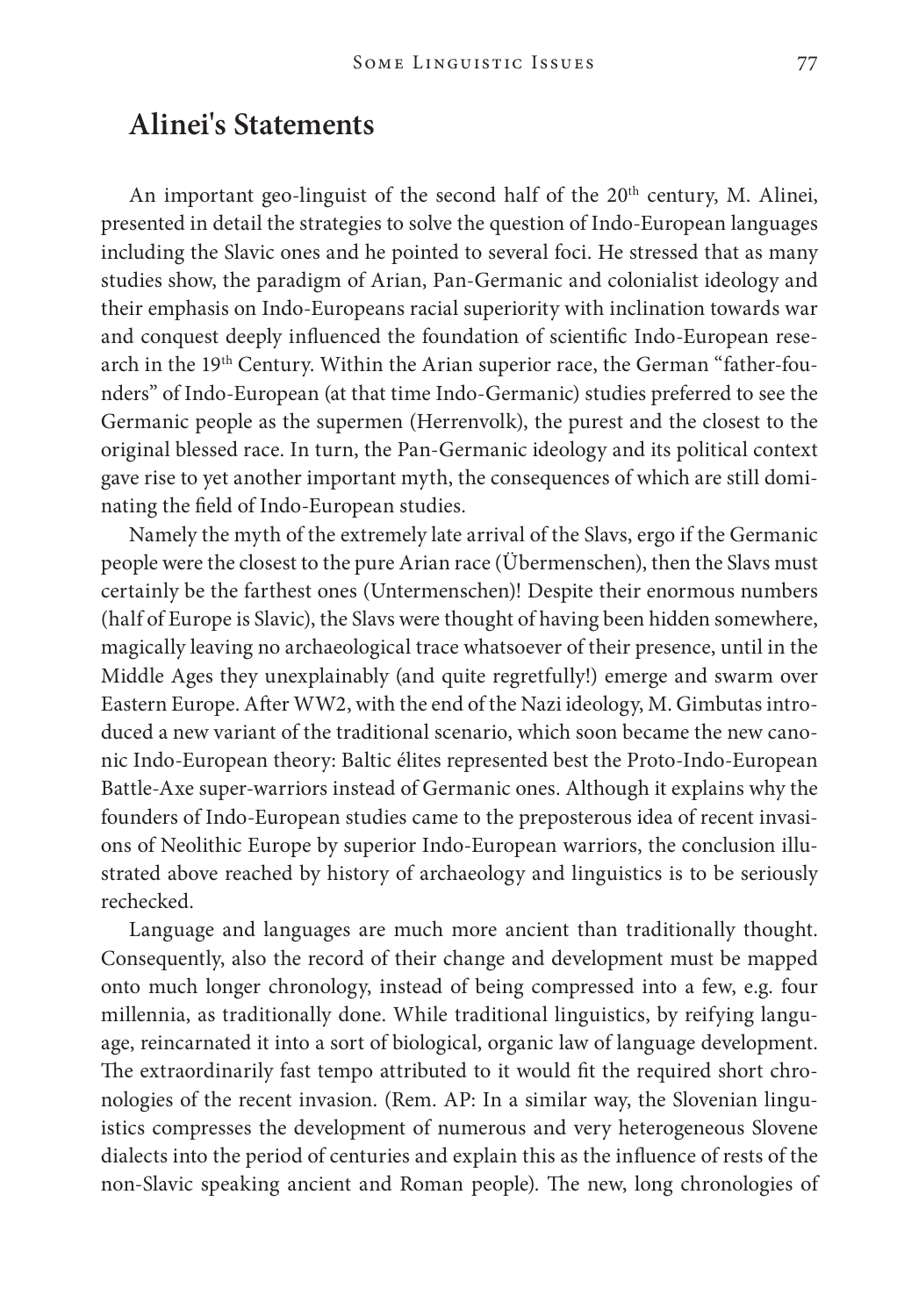#### **Comparison of Linguistic and "Genetic" Data**

We can address the linguistic data with the data provided by DNA Genealogy (cf. the chapter Demonstration of the origins and evolution of humanity, pp. 38-64). We can see that in Europe the Indo-European languages did not arise from the gradual branching of a putative Proto-Indo-European but by intrusions of peoples of other language groups into the territories where the Proto-Slovenic people lived.

The original European language was the language of Proto-Sloveni, i.e. of people of mainly the Y chromosome haplogroup I, and the mt-haplogroup U. This situation lasted till about 8,000 to 6,000 years ago, when agriculturalists of mainly the Y chromosome haplogroup G2a, and a variety of mt-haplogroups began to settle among them. Other Indo-European languages began to emerge in Europe later than 5,000 years ago, when people from other language groups began to settle among them.

*"*Celtic" languages began to emerge in Europe after about 4,800 years ago when the Altaic speaking people of the Y chromosome haplogroup R1b began to occupy the Western Europe and to replace the previous males.

The Greek language began forming about 3.700 years ago when the Minoans settled in the Peloponnese a fleeing part of the Egyptian army defeated by the Hyksos.

Italic languages began forming about 3.200 years ago, when part of the army of the "Peoples from beyond the Sea" retreated to the Apennine Peninsula after their defeat by the Egyptians.

The Germanic languages started to develop in Europe approximately at the same time, when another part of the army of the "Peoples from beyond the Sea", having also the Far East linguistic characteristics, entered into Europe, where they mixed with part of the developing "Celtic" people.

The Baltic languages started to form about 2,500 to 2,800 years ago when the Uralic people of the Y chromosome haplogroup N1a arrived the Baltic Sea and the Carpathian Mountains.

The explanation of forming the present Indo-European languages in Europe by spontaneous branching of the supposed Proto-Indo-European language is wrong. The formation of the present Indo-European languages in Europe appeared quite a different way. For this reason is the present reconstruction of the presumed Proto-Indo-European language wrong, since it is based mainly on the peripheral languages, which contain characteristics of the non-Indo-European languages. Uncritical use of present reconstruction of the presumed Proto-Indo-European language presents a danger that the forms of non-Indo-European origin are proclaimed as aboriginally Proto-Indo-European. Consequently, there are observed similarities between the presumed Proto-Indo-European language and the languages of other,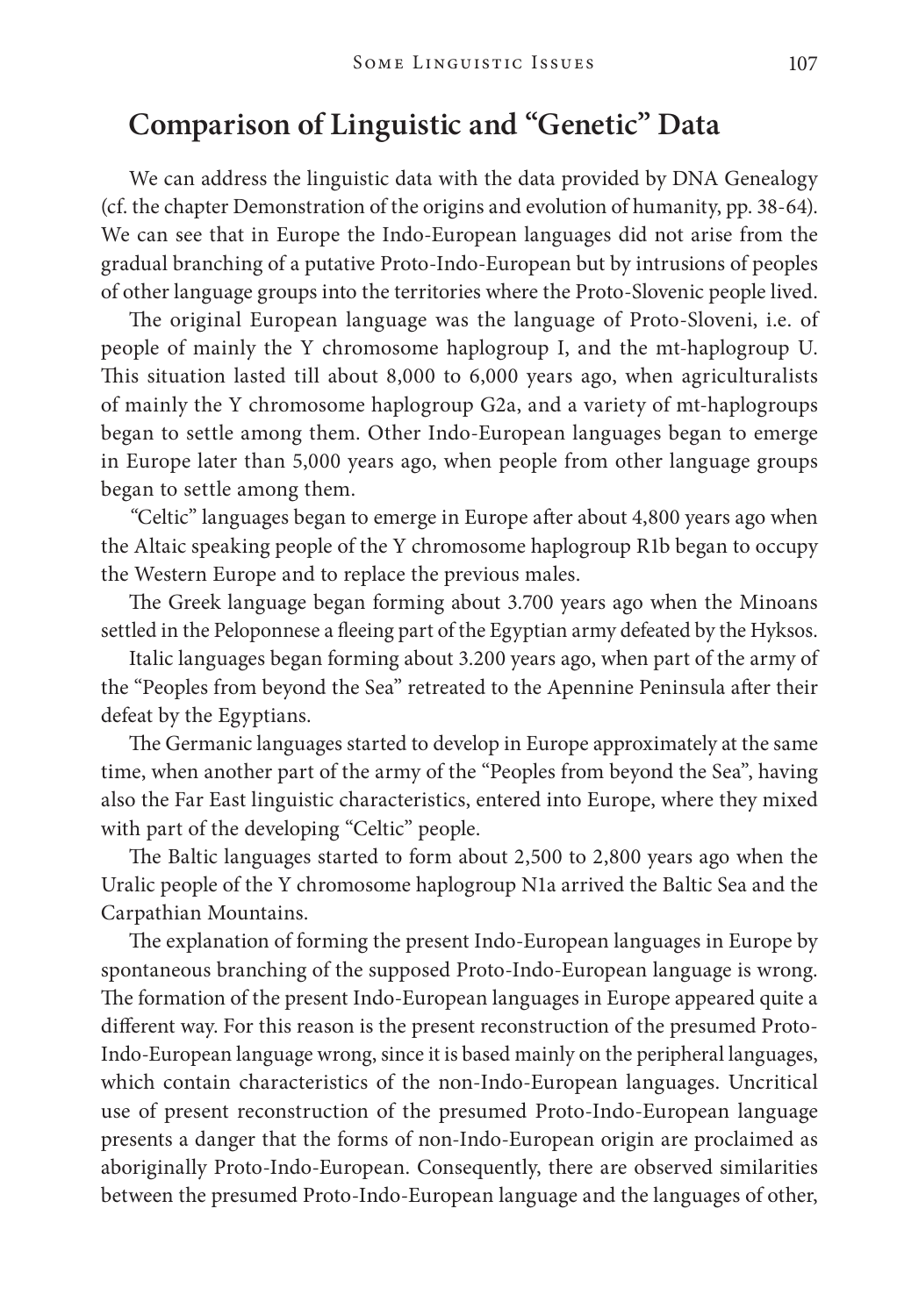## **Slovene Pre-Christian Religion**

The state Slovenia is in Europe, "between Venice and Vienna". The Slovenes have a rich and diverse folk tradition. This speaks among others about the male beings (*divji mož* = wild man, *ajd* = heathen, *velikan* = giant, *škrat* = dwarf, *povodni mož* = water sprite, *pasjeglavec* = dog-headed warrior, *volkodlak* = werewolf, wolfman, etc), about the female beings (*divja baba* = wild hag, *baba Pehtra* = hag Pehtra, *krivopeta* = bandyheel, *Torka*, *vesna*, *vila* = fairy , *žalik žena* = nymph, *rojenica* the Fates, etc), the games of tag, the dancing games that would have originated in the Palaeolithic; as well as about the tools and accessories from a time before the Roman occupation, etc. (Baš)

The Slovene folk tradition speaks about the "wild men" who lived at higher altitudes, i.e. on a hill or a mountain; see e.g. Šavli. It appears that these "wild men" were hunters/gatherers, while the "wild hags" were gatherers, and they spoke a language, which was similar to that spoken by the agriculturists in the valleys. According to the Slovene folk tradition, they were able to communicate about very detailed things.

In addition to this diverse folk tradition there are becoming known also the local versions of the old, i.e. the pre-Christian Slovene religion.

### **The Pre-Christian Religion in the Region of**  *Dolenjska* **– Bird-hills near Hill-forts**

Sever presented the remnants of the pre-Christian way of life and religion in the region of *Dolenjska* [Lower Carniola], i.e. in the central and southeastern Slovenia – the yellow part in the Figure 26. During his over 30 years lasting field research in the region of *Zahodna Dolenjska* [Western Lower Carniola], contacting over 5,000 inhabitants of the region, he collected the traces of the pre-Christian religion, which survived there the World War II and were gradually disappearing.

One of the characteristics of this pre-Christian religion was the revering of waters, i.a. the sources *Trmožnik* [Three-men-source]. The people were using the healing abilities of the holy waters well into the 20<sup>th</sup> century AD. Another characteristc was the believing that the birds, especially the cranes, carry the souls of the deceased into the sky, for example onto the other side of the moon. In this respect there is characteristic the often appearence of pairs of hills, i.e. of *gradišča* [hill- -forts] and nearby *tičnice* [bird-hills].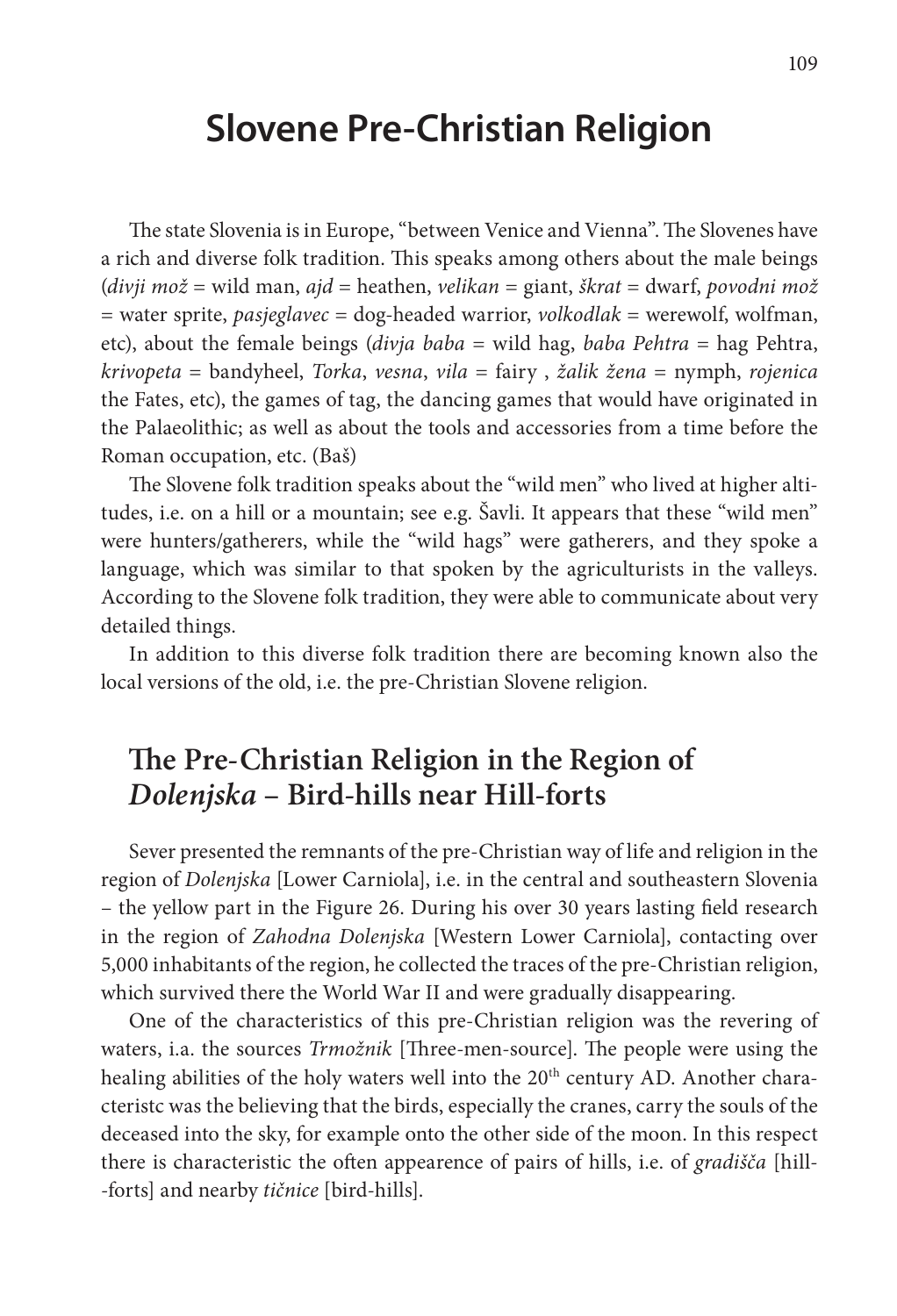#### **The Pre-Christian Religion in** *Posočje*

*Posoško staroverstvo* – the Old (pre-Christian) religion around the *Soča* River valley in western Slovenia at the present border with Italy was practicised as late as around 1970 AD, and some still existing traces of it are in research. This area is in Figure 26 in the light blue area above the sign GO in the yellow circle. The most comprehensive reports about it presented Medvešček and the research continue the members of the Matjar society.

Medvešček collected the oral tradition and sacred objects, mainly stones, referring to the (pre-Christian) *staroverstvo* [Old Religion] in the westernmost Slovenia, at the upper *Soča* River valley. To him were disclosed only some parts of this religion relating to males, whereas he was mainly not entrusted about the details relating to females.

*Posoško staroverstvo* was not only a religion. It was also the way of life in total freedom respecting also the freedom of the others.

There was worshipped only one god, the goddess *Nikrmana*, which was named in some places also *Velča mat* or *Velika mat* [The Great Mother]. There were worshipped also a lot of holy spirits (*Prh, zdravilec Belin =* Belin the healer*, nadduh =*  head-spirit*, dobri duh =* good spirit*, črni duh =* black spirit*, podzemni duh =* sub- -soil spirit*, vodni duh =* water spirit*, deževni duh =* rain spirit*, gozdni duh =* forest spirit*, veterni duh =* wind spirit*, ognjeni duh =* fire spirit, etc).

The good spirit created the Sun, the sky, the day and the man. The black spirit created the Moon, the Earth, the night, and the female.

The creation of the world proceeded as follows: Sometimes in the timeless time lived *Nikrmana* in the non-world, where shined many stars, moons and suns. The life was there rich and diverse. Because there was not enough place, *Nikrmana* planned to move part of that somewhere else. She recalled to her mind the Earth, where the darkness dominated and she sent there few stars. To know the effect she sent there the golden eagle. Upon return, the golden eagle reported that part of the Earth is still too dark. She sent there an additional moon. After the next visit the golden eagle reported that the moon is unsure since there shines sometimes only a half of it, next time the whole, the third time the moon is not there since it throws light to other parts of the Earth. To solve the lighting of that part of the Earth *Nikrmana* sent there the sun. Then the eagle reported that there is plenty of light. During the next days, she sent there big, heavy clouds full of water. They circulated for weeks above that part of the Earth and wetted it so that there appeared the rivers *Soča*, Idrija, Bača and other ones, as well as many brooks and springs. The bolts brought there the fire. When there was enough water, *Nikrmana* sent there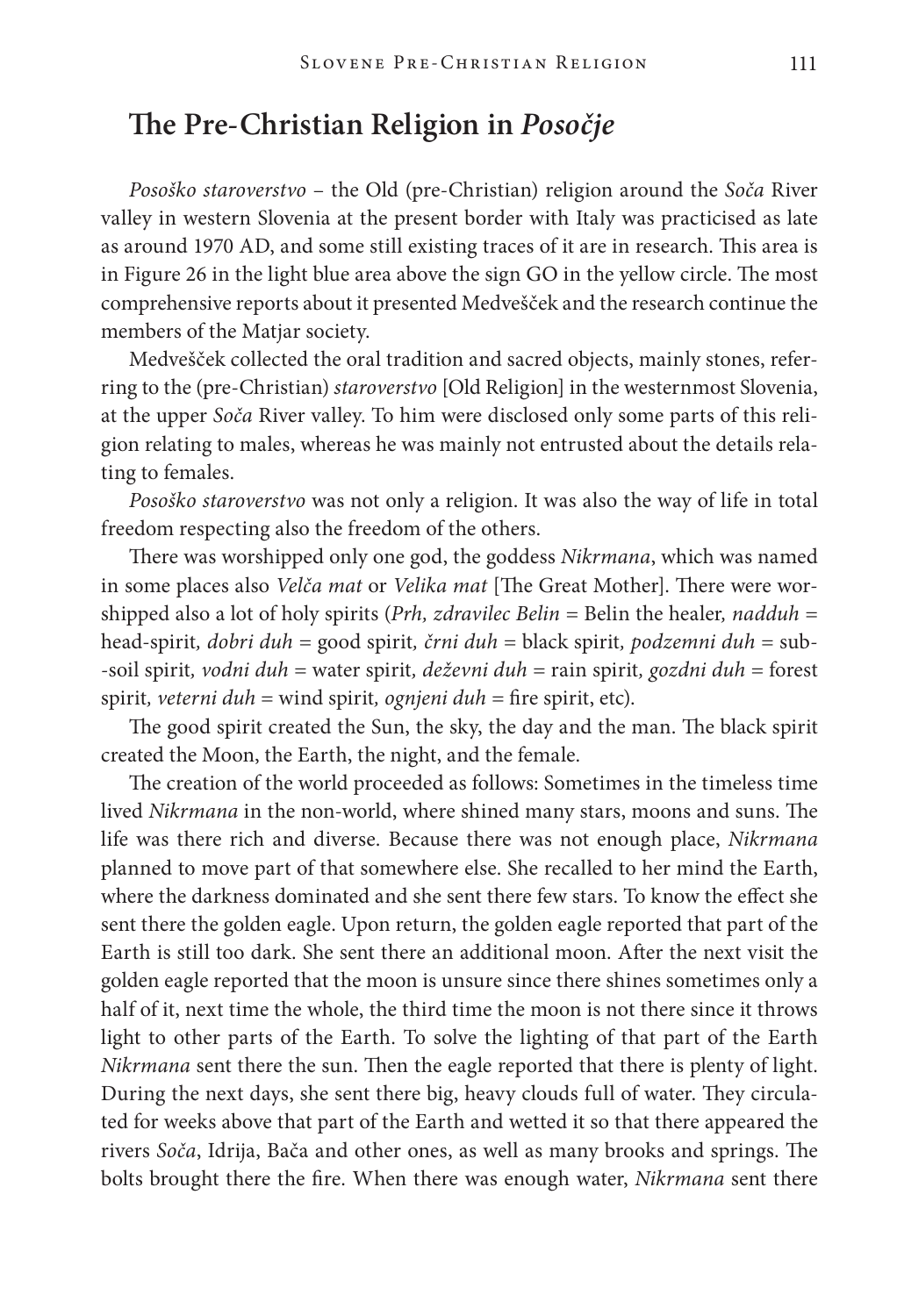#### **The Pre-Christian Religion in the Karst Region**

*Kras* – the Karst region is in the southwest part of Slovenia near the city Triest (in Figure 26 it is the light blue area below the mark GO in the yellow circle). About the pre-Christian religion in that region reported Čok. Hrobat Virloget discussed it in view of the East Slavic pre-Christian religion.

There were mentioned the deities (*Triglav, Deva, Devač, Kres, Svarožič, Dajbog* (*Dajbugec*), *Makurška*, and *Mora*), the beings (T*ntava, Vedomec, Besi, Vilež, Štrige, Šembilja*, and *Krvavo stegno*), the important toponyms (*Triglavca*, *Trhlovca* (*Terglouca*, *Triglouca*), *Čuopa*, *Gluhi du*, *Uruće*, *Kres*, *Črne bukve*, *Trebenski kamen*, *Sodna jama*), several rituals, spells, bewitchments and dewitchments, fairy tales, etc.

*Staroverstvo*, i.e. the Old Religion, the pre-Christian religion, was practiced in secret till recently and some traces of it are still being noticed and researched. In different regions of Slovenia it is somewhat different.

 $\rightarrow$ 

The most archaic of them is the *Posoško staroverstvo* – the Old Religion around the upper *Soča* River valley. For it is characteristic the single, female god, the Great Mother, a number of male spirits, female rivers vs. male brooks, the importance of triangular features, of rocks and trees, of stone and wood, of holy mountains and caves, of way of life in peace, of reincarnation of the souls, as well as the religion knowledge and practice of females separate from that of males. The importance of stones and wood indicates the continuity of the Stone Age tradition, since there were revered and used such stones as they appear in finds from the Stone Age.

In view of the independent novel observations, the roots of the *Posoško staroverstvo* derive from more than 70,000 years ago in this and surrounding regions. The independent novel observations are i.a.:

- $\blacktriangleright$  The cosmogenic mega-tsunami of 71,000 to 57,000 years ago, most probably about 68,000 years ago, coincident with MIS 4, which devastated most of the continents but leaved in Europe intact the area from the Alps till the Carpathian mountains including the three regions of present Slovenia mentioned above, cf. Figure 4, p. 45;
- ▶ The observation in old skeletons across Europe of the Y chromosome haplogroups (in parentheses the approx. time of their formation (years ago): BT (130,700), CT (88,000), C (65,900), F (65,900), HIJK (48,500), IJK (48,500) and IJ (47,200), I (42,900).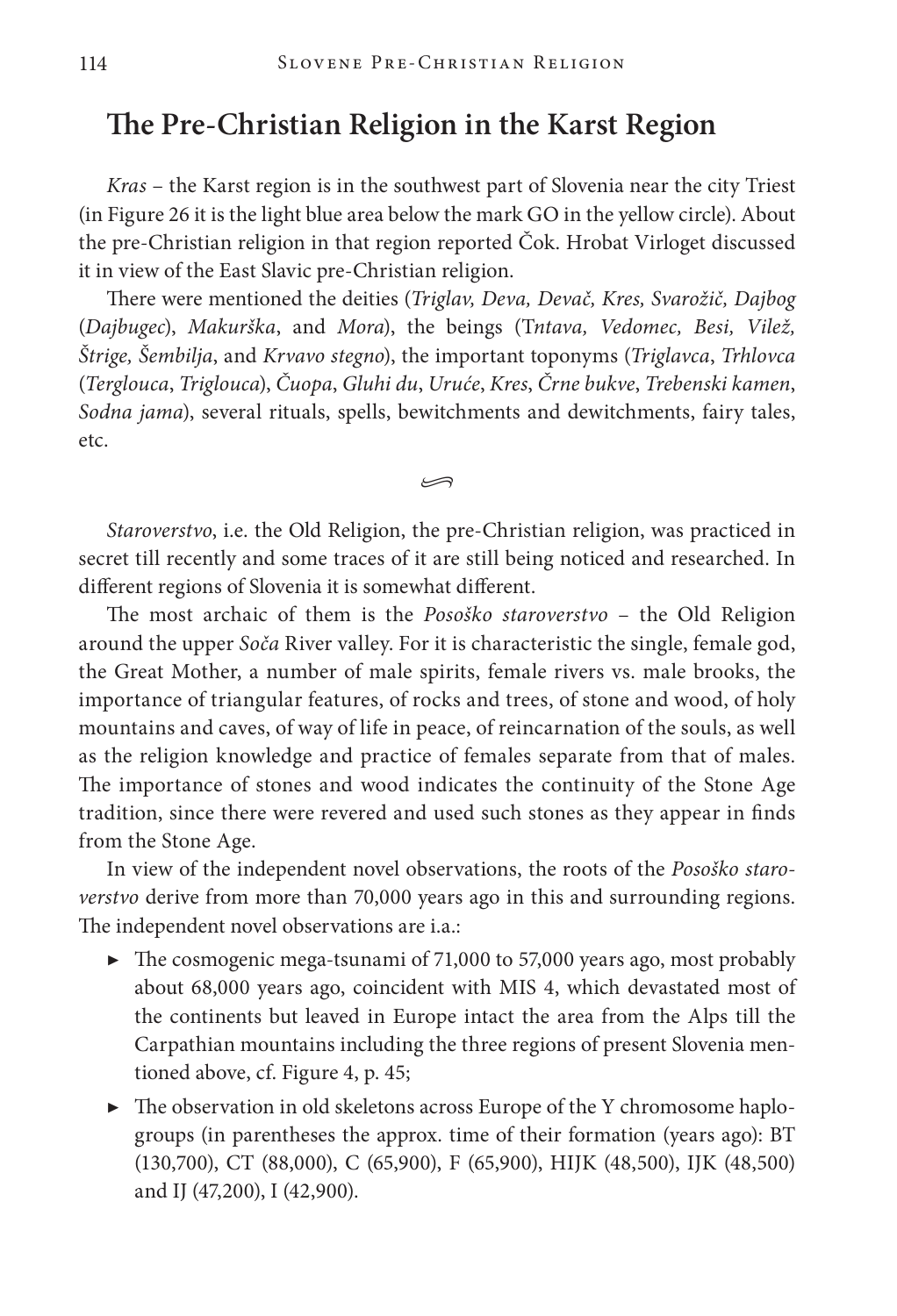## **Slovenes**

Slovenes are living in Europe, mainly in Republic Slovenia. Parts of them are living also as minorities in the surrounding countries, Austria, Hungary, Croatia, and Italy. According to the linguist M. Greenberg, those being Slovenes by origin are to be named Slovenes, whereas the citizens of the state Slovenia are to be named Slovenians.

There are conflicting explanations about the origin of Slovenes. Until the end of the 19<sup>th</sup> century, the general understanding was that Slovenes were indigenous. Slovene scholars educated at German-speaking Austrian universities introduced the Austro-Prussian explanation that the ancestors of the Slovenes came from the Pripyat marshes in the 6<sup>th</sup> century AD. Several different explanations have emerged as to how and where they came from. In 1985, however, Tomažič, Šavli and Bor revived the awareness that Slovenes have always lived in Slovenia. They have moved the date of their formation from the  $6<sup>th</sup>$  century AD to the 12<sup>th</sup> century BC.

The new information known during the last decades gives us a more definite description.

In Tables 7 and 8 we see the data for Slovenia. In Slovenia predominate the Y chromosome haplogroups  $R1a > I > R1b \gg$  others, while the Y chromosome haplogroup N has not been observed at all.

| Haplogroup<br>Reference | $\mathsf{I}$ | $ 2^* + 12a $ | 12 <sub>b</sub> | $\mathbf{\nabla}$ | R <sub>1</sub> a | R <sub>1</sub> b | G   | J2  | $J^* + J1$ | E <sub>1</sub> b |  |  |
|-------------------------|--------------|---------------|-----------------|-------------------|------------------|------------------|-----|-----|------------|------------------|--|--|
| ydna.eu 2015            | $\Omega$     | 20,5          |                 | 21                | 38               | 18               | 1,5 |     |            |                  |  |  |
| Zupan et alt. 2013      | 11.9         | 14,9          |                 | 28,2              | 37,5             | 20,3             |     | 5,3 | 0,2        |                  |  |  |

**Table 7.** *Y chromosome haplogroups (%) in Slovenia.*

| Haplogroup<br>Reference | U <sub>1</sub> | U <sub>2e</sub> | U <sub>3</sub> | U <sub>4</sub> |      | U5a | U5 <sub>b</sub> |      | U <sub>6</sub> |  | U <sub>7</sub> | U8           | U*           | ∑∪       |
|-------------------------|----------------|-----------------|----------------|----------------|------|-----|-----------------|------|----------------|--|----------------|--------------|--------------|----------|
| Ottoni et alt. (2011)   | $\mathbf{0}$   | 0.96            | 1,92           | 5,77           | 7,69 |     | 2,88            |      | $\mathbf{0}$   |  | 0              | $\mathbf{0}$ | 0            | 19,22    |
| Zupan et alt. 2015      | 1,4            | 3,5             | 2,6            | 2,8            |      | 7,3 | 2,5             |      | 0,2            |  |                |              |              | 26,2     |
|                         |                |                 |                |                |      |     |                 |      |                |  |                |              |              |          |
|                         | $H^*$          | HV <sub>0</sub> | HV             |                | T1   |     | T2              | K    | N <sub>1</sub> |  | N <sub>2</sub> | X            | M            |          |
| Ottoni et alt. (2011)   | 47,12          | 6,73            | 0              | 9,62           | 0.96 |     | 4,81            | 3,85 | 1,92           |  | 4,81           | 0.96         | $\mathbf{0}$ | $\theta$ |
| Zupan et alt. 2015      | 11,2           | 2,7             | 3,8            | 11,2           | 1,9  |     | 8,7             | 5,9  | 1,9            |  | $\mathbf{0}$   | 1,2          |              |          |

**Table 8.** *mt haplogroups (%) in Slovenia.*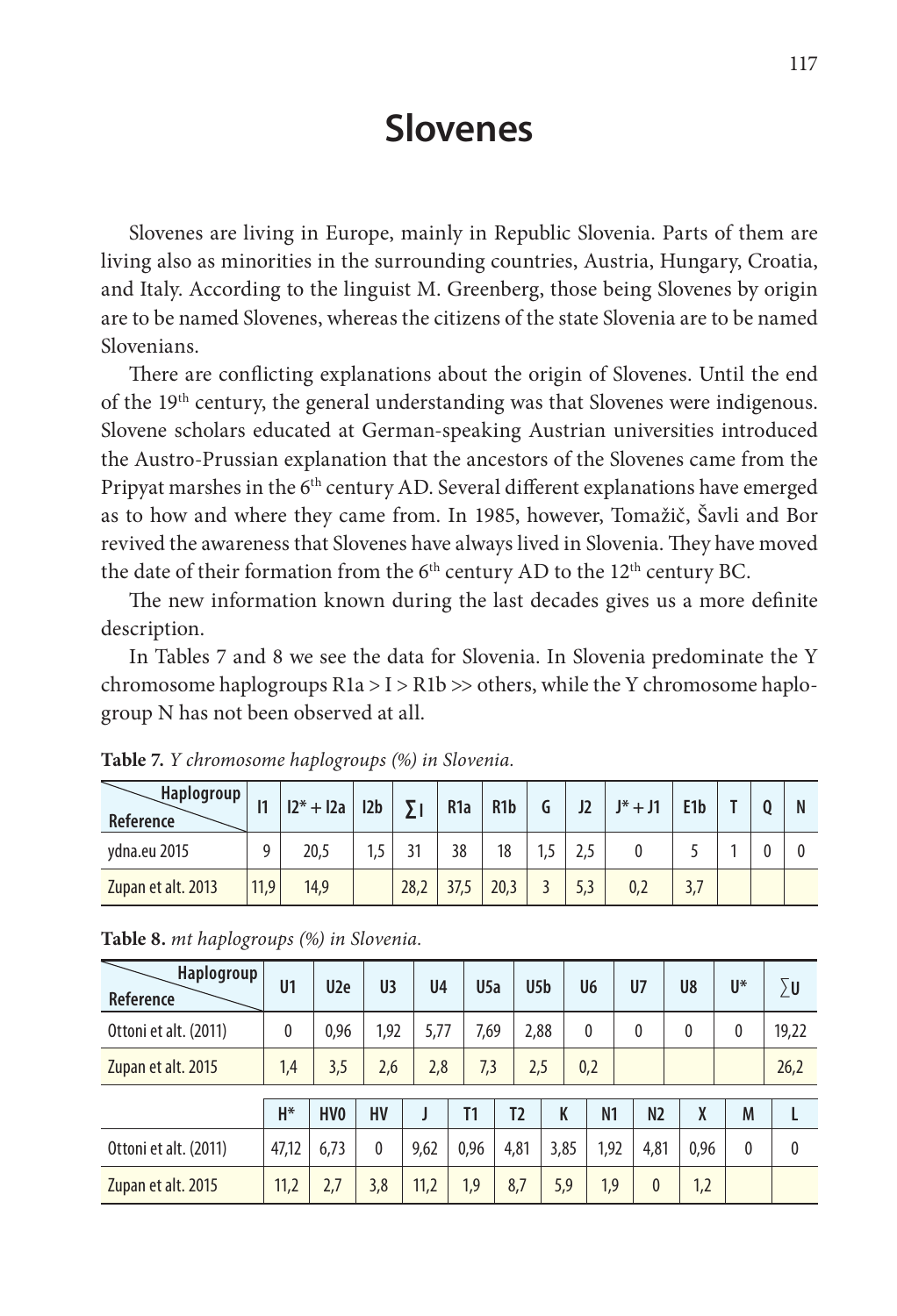## **For Reflection**

At an Assembly of the Slovenian Historians' Associations a historian said in the conclusion: "Anyone 'in the profession' reading the websites described here may ask himself one or more questions, perhaps even very unpleasant ones, about the very meaningfulness and existence of the profession as such." … He went on to say: "Perhaps we are all together in a more or less terrifying delusion, no longer called 'the profession', but in other words – colleagues, what if we have collectively missed our profession and – unknowingly! – our last hour is striking?"

If we contrast this with all the information known from before or only recently, e.g. that presented in this book, then we can say that the above observation of the historian is partly relevant. It is not that the historians have missed their profession or that they are in their last hour. It is only that they still adhere to the inadequate and outdated Austro-Prussian historical thought (which, admittedly, is still largely held elsewhere in Europe) and give the impression to the others that they are defending it on principle.

Instead of accepting novel findings, which were first pointed out to them, not always in an appropriate way, but nevertheless, by Slovene researchers of the Slovene past who have worked and who are working outside the academic societies. The main point is that the Slovenian historians, instead of adapting their interpretations to the available data in accordance with the scientific method, censor and reject data that are not in line with the interpretations they have learned and which they still uncritically maintain.

The Slovenian historians have not lost their profession and are not facing ruin, but only the necessity of replacing the outdated paradigm with a new and better one. The only question is how much longer they will put it off. Whether they will do it immediately and, by serious and imaginative work in accordance with the scientific method, put themselves to the top of this branch of world science, or whether they will continue to act as mere followers (we too) in a "more or less terrifying delusion", hanging back and copying from foreigners.

Rather than for the times in which there are no written sources taking the lead in a synergistic interdisciplinary evaluation of the data provided by other scientific disciplines. And not basing on outdated interpretations, as hitherto, but consistently on the basis of data.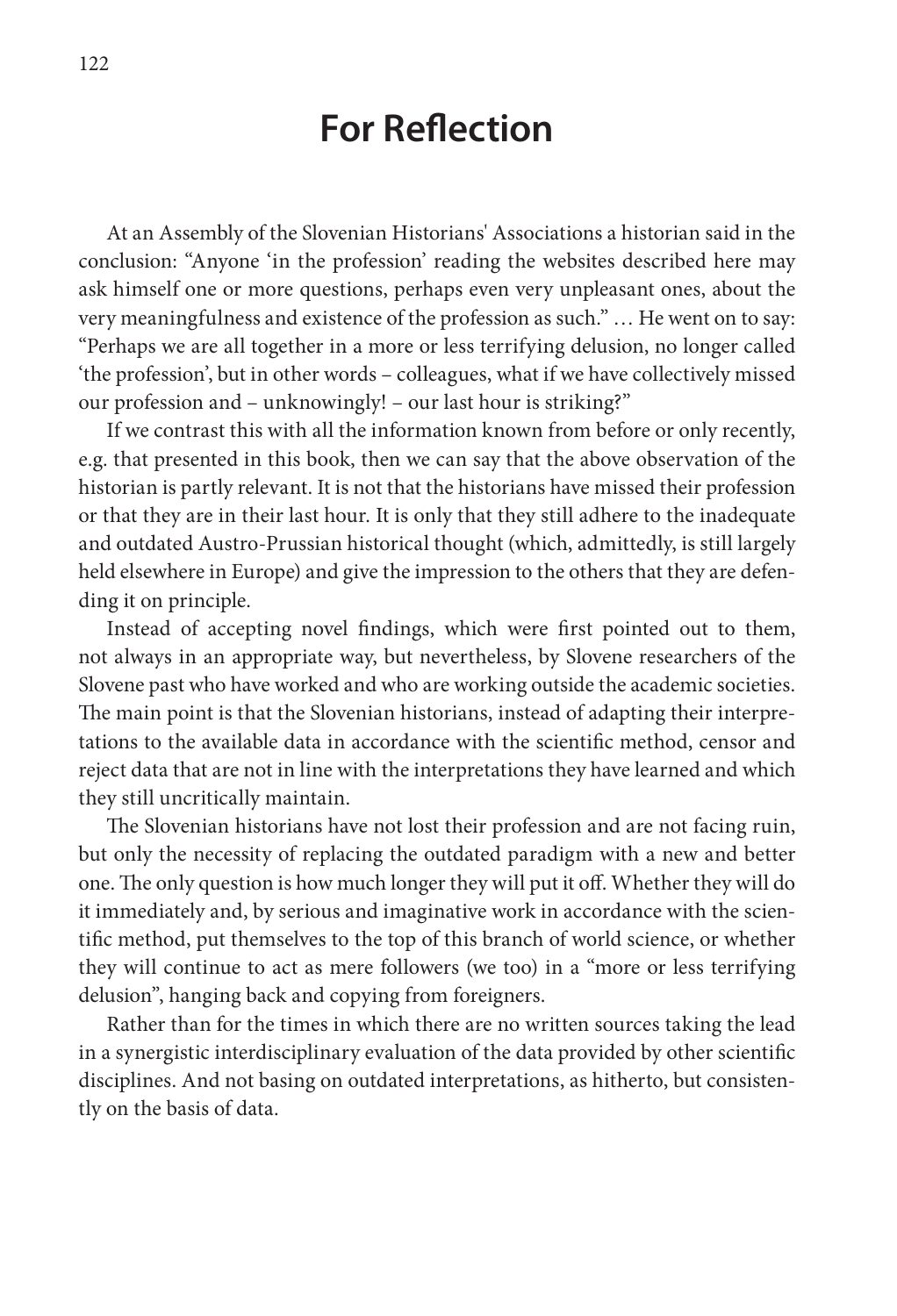## **Considered References**

Besides the references below it would be advisible to follow also: http://www.korenine.si/ and about the DNA Genealogy: www.dna-academy.ru/proceedings http://histformat.com/ http://pereformat.ru/klyosov/ https://vk.com/topic-86388164\_35615940 https://vk.com/topic-86388164\_39498730

- Abi-Rached L, Jobin M J, Kulkarni S, McWhinnie A, Dalva K, Gragert L, … Parham P, **2011**. The Shaping of Modern Human Immune Systems by Multiregional Admixture with Archaic Humans. *Science,* 334 (6052), 89-94
- Abu-Amero K K, González A M, Larruga J M, Bosley T M, Cabrera V M, **2007**. Eurasian and African mitochondrial DNA influences in the Saudi Arabian population. *BMC Evolutionary Biology*, 7:32
- Ackermann R R, Arnold M L, Cahill J A, Cortés-Ortiz L, Evans B J, Grant B R, … Zinner D, **2018**. Hybridization in human evolution: insights from other organisms. *Hybridization in human evolution: what can other organisms tell us?*, the 2016 Annual Meeting of the American Association of Physical Anthropologists, in Atlanta, Georgia
- Agziaabhir G, **2009**. Word Formation: Uniliteral & Biliteral, Contra Triliteral Roots in Semitic & Indo-Germanic (Iaphetic). *XVIIth International Conference of Ethiopian Studies (ICES17), Panel on Philology*, Akaki Campus, Addis Ababa, Æthiopia
- Alday A, Pérez-Romero A, Carretero J-M, Galindo-Pellicena M Á, Adán G, Arsuaga J-L, **2015**. Proofs of Long-Distance Relations between Central Europe and Inland Iberian Peninsula during Neolithic and Bronze Age. Evidences from the Material Culture of the Site of El Portalón (Sierra de Atapuerca, Burgos, Spain). *Advances in Anthropology*, 5, 294-323, http://dx.doi.org/10.4236/aa.2015.54023
- Alinei M, **1996**. *Origini delle lingue d'Europa, Vol. I La teoria della continuità*. Bologna: Il Mulino
- Alinei M, **2000a**. *Origini delle lingue d'Europa, Vol. II Continuità dal Mesolitico al Ferro nelle principali aree europee*. Bologna: Il Mulino
- Alinei M, **2000b**. An alternative model for the origins of European peoples and languages: the continuity theory. *Quaderni di Semantica*, 21, 21-50
- Alinei M, **2000c**. European Dialects: a Window on the Prehistory of Europe. https://www. academia.edu/11750972
- Alinei M, **2003a**. *Etrusco: una forma archaico di unghrese*. Milano-Bologna: Il Mulino
- Alinei M, **2003b**. Interdisciplinary and linguistic evidence for Paleolithic continuity of Indo-European, Uralic and Altaic populations in Eurasia, with an excursus on Slavic ethnogenesis. Conference "*Ancient settlers in Europe*", Kobarid; *Quaderni di semantica*, 24, 187-216; http://www.continuitas.org/texts/alinei\_interdisciplinary.pdf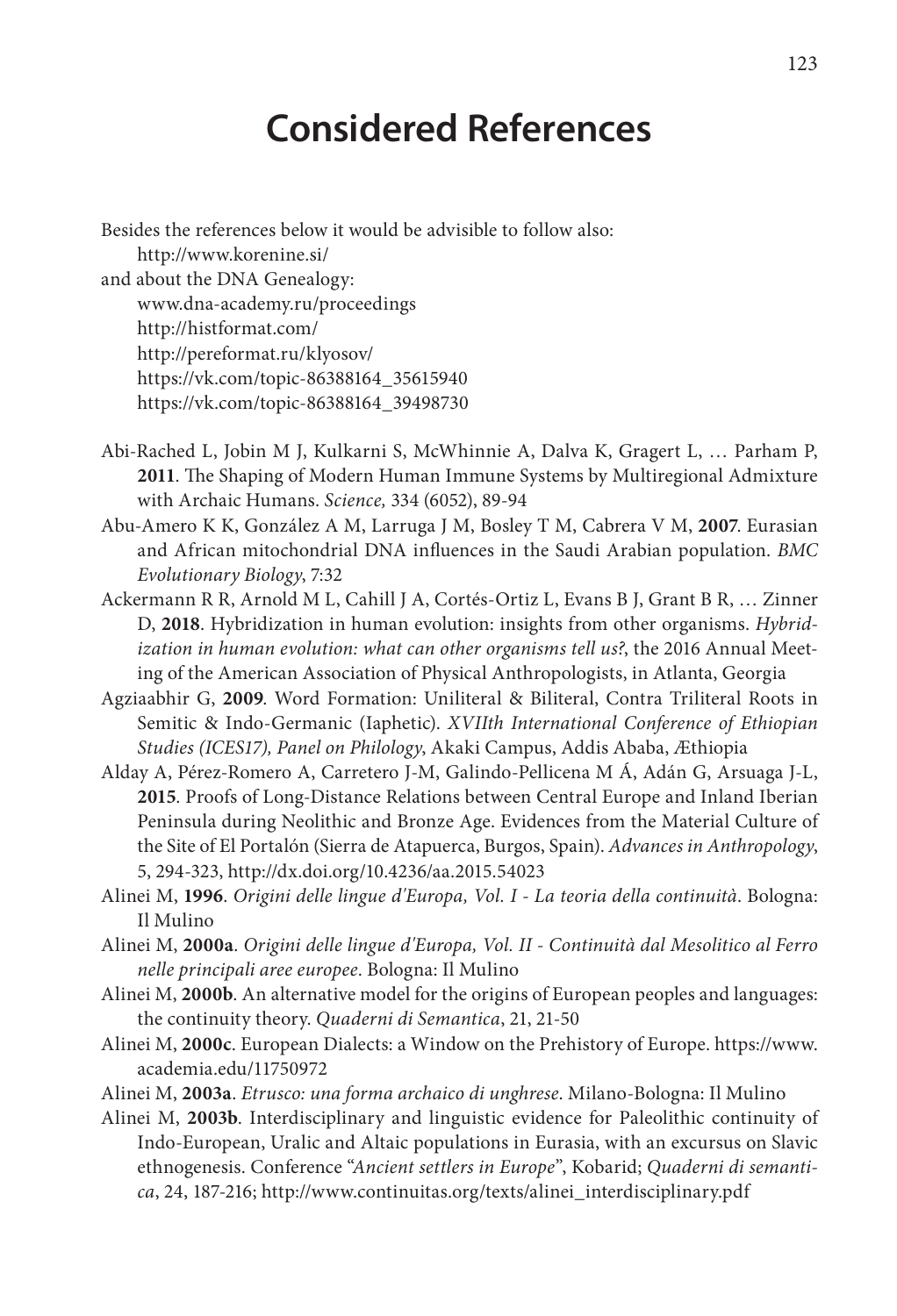- Alinei M, **2012**. The Paleolithic Continuity Paradigm for the Origins of Indo-European Languages. http://www.continuitas.org/intro.html
- Alinei M, Benozzo F, **2016**. The Paleolithic Continuity Paradigm for the Origins of Indo-European Languages. An Introduction in progress. www.continuitas.org/intro. html
- Allentoft M E, Sikora M, Sjögren K-G, Rasmussen S, Rasmussen M, J Stenderup, … Willerslev E, **2015**. Population genomics of Bronze Age Eurasia. *Nature* 522**,** 167–172
- Ambrozic A, **1999**. *Adieu to Brittany*. Toronto: Cythera Press
- Ambrozic A, **2000**. *Journey back to the Garumna*. Toronto: Cythera Press
- Ambrozic A, **2002a**. *Gordian Knot Unbound*. Toronto: Cythera Press, 1-57
- Ambrozic A, **2002b**. Etymological Parallelism in Inscriptions, Tribal Names, Toponyms, Hydronyms, and Word Compounding from Ancient Gaul. *Zbornik prve mednarodne konference Veneti v etnogenezi srednjeevropskega prebivalstva* [*Proceedings of the first international topical conference The Veneti within the Ethnogenesis of the Central-European Population*]. Ljubljana: Založnišvo Jutro, 131-149, http://www.korenine.si/ zborniki/zbornik01/htm/ambrozic\_gaul.htm
- Ambrozic A, **2010**. *The Templar's curse*. Toronto: Cythera Press
- Amorim C E G, Vai S, Posth C, Modi A, Koncz I, Hakenbeck S, … Veeramah K R, **2018**. Understanding 6th-century barbarian social organization and migration through paleogenomics. *Nature Communications*, 9, 3547
- Andrič M, **2007**. Why were the Neolithic landscapes of Bela krajina and Ljubljana Marshes regions of Slovenia so dissimilar? *Documenta Praehistorica* 34, 177-189
- Anthony D W, **2013**. Two IE phylogenies, three PIE migrations, and four kinds of steppe pastoralism. *Вопросы языкового родства* [*Journal of Language Relationship*], 9, 1-21
- Anthony D W, Ringe D, **2015**. The Indo-European Homeland from Linguistic and Archaeological Perspectives. *Annu. Rev. Linguist*. 1, 199–219
- Anthony D W, Brown D R, **2017**. Molecular biology and Indo-European linguistics: Impressions from new data. *Usque ad Radices: Indo-European Studies in Honor of Birgitt Anette Olsen, Copenhagen Studies in Indo-European*. Vol. 8 (Hansen B S S, Hyllested A, Jørgensen AR, Kroonen, G, Larsson J H, Nielsen Whitehead B, Olander T, Søborg T M, Eds.), Copenhagen: Museum Tusculanum Press, 25-54
- Antonio M L, Gao Z, Moots H M, Lucci M, Candilio F, … Pritchard J K, **2019**. Ancient Rome: A genetic crossroads of Europe and the Mediterranean. S*cience* 366, 708–714
- Armitage S J, Jasim S A, Marks A E, Parker A G, Usik V I, Uerpmann H-P, **2011**. The Southern Route "Out of Africa": Evidence for an Early Expansion of Modern Humans into Arabia. *Science* 331, 453-456
- Arnaiz-Villena A, Dimitroski K, Pacho A, Moscoso J, Gómez-Casado E, Silvera-Redondo C, Varela P, Blagoevska M, Zdravkovska V, Martın J, **2001**. HLA genes in Macedonians and the sub-Saharan origin of the Greeks. *Tissue Antigens 57*, 118–127
- Árnason Ú, **2016**. The Out of Africa hypothesis and the ancestry of recent humans: Cherchez la femme (et l'homme). *Gene*, 585. 9–12, http://dx.doi.org/10.1016/j.gene.2016.03.018
- Árnason Ú, **2017**. A phylogenetic view of the Out of Asia/Eurasia and Out of Africa hypotheses in the light of recent molecular and palaeontological finds. *Gene*, 627, 473– 476, http://dx.doi.org/10.1016/j.gene.2017.07.006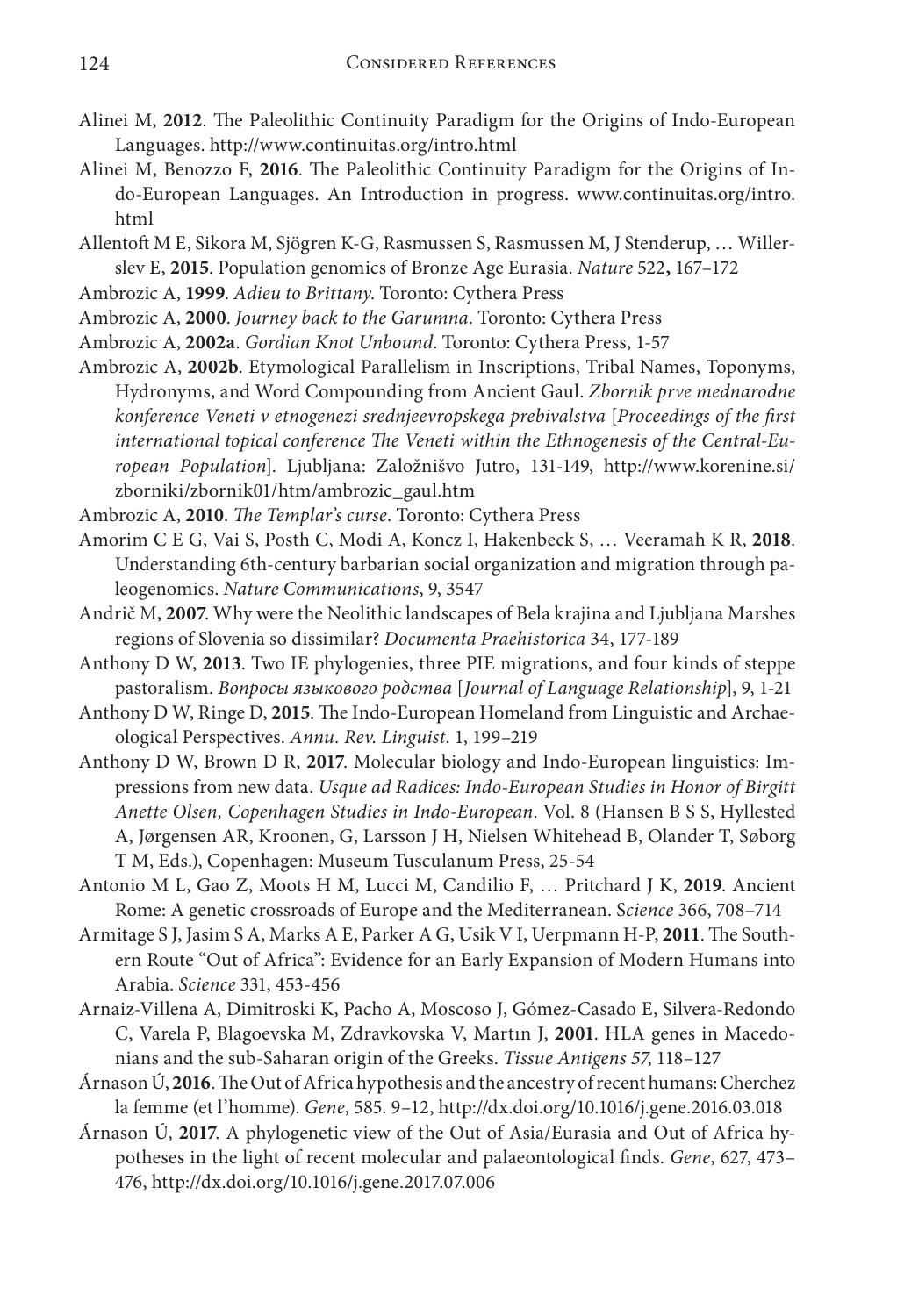Rant A, **2008**. *Karni in Veneti v Britaniji in Alpah*, Prorang, Žirovnica

- Rant A, **2014a**. Izbor vladarja in sveta poroka v prazgodovinski Evropi. V: *Poslednje ustoličenje na Gosposvetskem polju 1414*, Svetovni slovenski kongres, Ljubljana 2014, 13-21
- Rant A, **2014b**. Karni in Veneti v Britaniji in Alpah [Carni and Veneti in Brittany and the Alps], *Slovenci – kdo smo in od kdaj smo tu?* [*Slovenians, who we are and since when are we settled here?*] Ljubljana: Nova obzorja, 73–92
- Rant J, **2006**. Sledi slovanskega jezikovnega substrata v jeziku sodobnih Ladincev [Traces of Slavic linguistic substrate in the language of present-day Ladinian population], *Zbornik četrte mednarodne konference "Evropski staroselci*"[*Proceedings of the Fourth International Topical Conference "Ancient Inhabitants of Europe*"], Ljubljana: Jutro, 195
- Rant J, **2011**. *Imena odkrivajo zgodovino: Nekaj jezikovnih dokazov o avtohtonosti Slovencev v Vzhodnih Alpah in okolici*, Ljubljana: Jutro
- Rant J, **2012**. Sledi slovenskega jezikovnega substrata pri Ladincih v Dolomitih in v retoromanski Švici, *Prazgodovinske poselitve prostora med Vzhodnimi Alpami in Jadranom*, Bovec: Gorniški klub »Dr. Henrik Tuma«
- Rant J, **2014**. Imena odkrivajo zgodovino [Names: Unreveling the history]. *Slovenci kdo smo in od kdaj smo tu?* [*Slovenians, who we are and since when are we settled here?*]. Ljubljana: Nova obzorja, 93–236
- Rant J, **2015**. Sledovi slovenskega jezikovnega substrata v narečjih Retoromanov in Ladincev, *Dr. Henrik Tuma, zamolčani raziskovalec avtohtonega slovenskega krajevnega imenoslovja v Alpah*, Ljubljana: Nova obzorja, 49-64
- Rant J, Krnel Umek D, **2021**. Izvor Ladincev in Retoromanov pojasnjuje tudi izvor Slovencev [The origin of Ladins and of Rhaeto Romans also explains the origin of Slovenians]. *Staroselci v Alpah*, Ljubljana: Nova obzorja, 213-283
- Rasmussen M, Sikora M, Albrechtsen A, Korneliussen T S, Moreno-Mayar J V, Poznik G D, … Willerslev E, **2015**. The ancestry and affiliations of Kennewick Man. *Nature*, 523, 455-458
- Rassokha I, **2021**. *The most sustainable Human lexemes: marks of the Greatest Global Catastrophe*. Kharkiv: O. M. Beketov National University of the Urban economy
- Ratnagar S, **2011**. Pastoral nomadism, tribalism, and language shift, *Papers of the International Symposium in Bucharest September 2010* (J. Rotaru ed.). Bucharest: Biblio. Metropolitaine, 425-53
- Razpet M. Personal communication, **2006**
- Razpet M, **2006**. *Kako se reče po cerkljansko*, Občina Cerkno; Založništvo Jutro
- Reich D, Green R E, Kircher M, Krause J, Patterson N, Durand E Y, … Pääbo S, **2010**. Genetic history of an archaic hominin group from Denisova Cave in Siberia, *Nature*, 468 (7327), 1053-1060
- Richerson P J, Boyd R, **1997**. Built for speed, not for comfort. Darwinian theory and human culture. *Philosophica* 60 (2), 13-43
- Richerson P J, **2014**. Was human evolution driven by Pleistocene climate change? *Ciência & Ambiente* 48, 107-118
- Richter D, Grün R, Joannes-Boyau R, Steele T E, Amani F, Rué M, … McPherron S P, **2017**. The age of the hominin fossils from Jebel Irhoud, Morocco, and the origins of the Middle Stone Age. *Nature*, 546, 293-296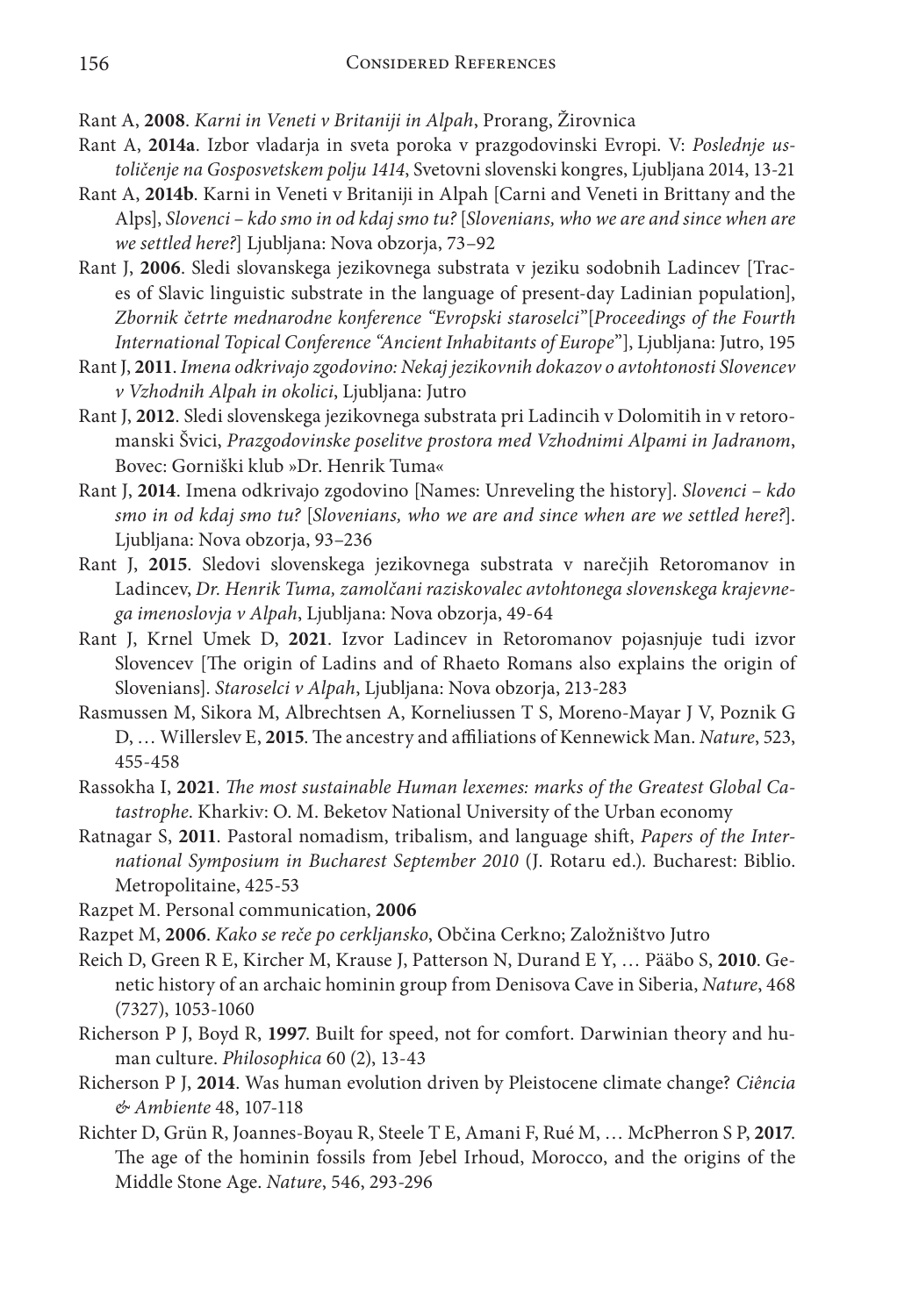- Roebroeks W, Villa P, **2011**. On the earliest evidence for habitual use of fire in Europe. *Proc. Natl Acad. Sci. USA,* 108 (13), 5209-5214
- Rohrlach A B, Papac L, Childebayeva A, Rivollat M, Villalba-Mouco V, … Haak W, **2021**. Using Y-chromosome capture enrichment to resolve haplogroup H2 shows new evidence for a two-path Neolithic expansion to Western Europe. *Sci. Rep.* 11, 15005, https://doi.org/10.1038/s41598-021-94491-z
- Roper L D, **2008**. Y-Chromosome Bialletic Haplogroups, http://www.roperld.com/YBiallelicHaplogroups.htm
- Rouard X, **2021**. Did Indo-European Languages Stem From a Trans-Eurasian Original Language. *Academia Letters*, Article 1645. https://doi.org/10.20935/AL1645.
- Roucek J S, **1949**. Autochthonism of the Slavs, *Slavonic Encyclopaedia*, University of Bridgeport, New York, 75 – 78
- Rozhanskii I L, **2011**. Отзыв на статью Р А Омариевой »Об удивительных и неожиданных языковых совпадениях между лакским и аккадским языками*«*, *Вестник Российской Академии ДНК-генеалогии*, 4 (8), 1594-1603
- Rozhanskii I L **2015**. Кто такие немцы? Ономастика и ДНК-генеалогия [Who are «Nemtsi»? Onomastics and DNAGenealogy]. *Исторический формат* [*Historical format*].3. 78-106.
- Rozhanskii I L **2016**. http://pereformat.ru/2016/09/rezultaty-testirovaniya/#comment-16154, 10. 9. 2016, 11:07.
- Rozhanskii I L **2018**. Славянские супер-ветви: Y-ДНК как маркер ранних миграций славян [Slav Super-Branches: Y-DNA as a Probe of early Slav Migrations]. *Исторический формат* [ *Historical format*] 1-2. 60-80.
- Rozhanskii I L, **2020.**, Бутылочное горлышко. https://vk.com/topic-86388164\_35615940?offset=5320
- Rozhanskii I L, Klyosov A A, **2009**. Haplogroup R1a1: haplotypes, lineages, history, geography, *Вестник Российской Академии ДНК-генеалогии* [*Proceedings of the Russian Academy of DNA Genealogy*], 2 (6), 974-1099
- Rozhanskii I L, Klyosov A A, **2011**. Mutation Rate Constants in DNA Genealogy (Y Chromosome), *Advances in Anthropology*, 1 (2), 26-34, https://doi.org/10.4236/ aa.2011.12005
- Rozhanskii I L, Klyosov A A, **2012**. Haplogroup R1a, its subclades and branches in Europe during the last 9000 years, *Advances in Anthropology*, 2 (3), 139-156 , https://doi. org/10.4236/aa.2012.23017
- Rybin E P, Kacenovič A M, **2020**. Middle and Upper Paleolithic Levallois technology in eastern Central Asia. *Quaternary International*, 535, 117-.138
- Saag L, Vasilyev S V, Varul L, Kosorukova N V, Gerasimov D V, … Metspalu M, **2021**. Genetic ancestry changes in Stone to Bronze Age transition in the East European plain. *Sci. Adv*.; 7: eabd6535
- Salomon C, **2016/2017**. Thesaurus Inscriptionum Raeticarum new readings and inscriptions. *Die Sprache*, 52 (1), 32–101
- Saranathan J, **2021**. Did the Cosmic impact described in the Hindu Epic Mahabharata cause the Piora Oscillation? *Academia Letters*, Article 1385. https://doi.org/10.20935/ AL1385.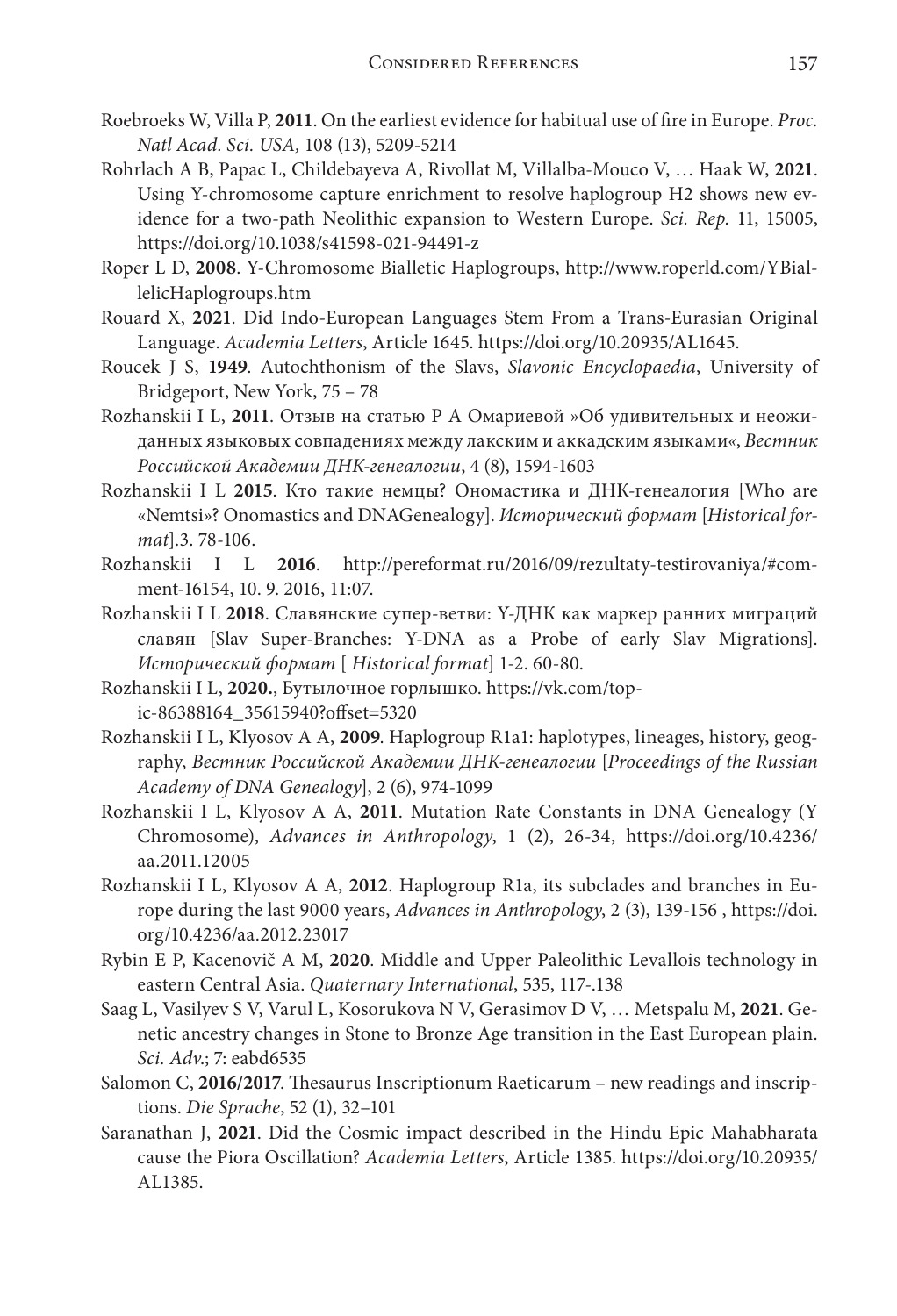- T Saupe, F Montinaro, C Scaggion, N Carrara, T Kivisild, … C L Scheib, **2021**. Ancient genomes reveal structural shifts after the arrival of Steppe-related ancestry in the Italian Peninsula. *Current Biology* 31, 2576–2591, https://doi.org/10.1016/j. cub.2021.04.022
- de Saussure F, **1905**. D' ώμήλυσις à Τριπτόλεμος. Remarques étymologiques, *Mélanges Nicole: receueil de memoires de philologie classique et d'archeologie offerts Jules Nicole l'occasion du XXXe anniversaire de son professorat*, Genève, 503-514
- Sazzini M, Abondio P, Sarno S, Gnecchi-Ruscone G A, Ragno M, … Garagnani P, **2020**. Genomic history of the Italian population recapitulates key evolutionary dynamics of both Continental and Southern Europeans. *BMC Biology*, 18:51, https://doi. org/10.1186/s12915-020-00778-4
- Schiffels S, Haak W, Paajanen P, Llamas B, Popescu E, Loe L, … Durbin R, **2016**. Iron Age and Anglo-Saxon genomes from East England reveal British migration history. *Nature Communications*, 7, 10408
- Schlebusch C M, Malmstrom H, Gunther T, Sjodin P, Coutinho A, Edlund H, … Jakobsson M, **2017**. Southern African ancient genomes estimate modern human divergence to 350,000 to 260,000 years ago. *Science* 358 (6363), 652–655
- Schumacher S, **2004**. *Die Rätischen Inschriften, Geschichte und heutiger Stand der Forschung*, 2, erweitete Auflage, Archaeolingua, Innsbrucker Beiträge zur Kulturwissenschaft, Sonderheft 121, Innsbruck
- Sedig J W, Olade I, Patterson N, Harney É, Reich D, **2021**. Combining Ancient DNA and Radiocarbon Dating Data to Increase Chronological Accuracy. *J Archaeol Sci*, 133:105452. https://doi.org/10.1016/j.jas.2021.105452
- Seguin-Orlando A, Korneliussen T S, Sikora M, Malaspinas A-S, Manica A, Moltke I, … Willerslev E, **2014**. Genomic structure in Europeans dating back at least 36,200 years, *Science* 346, 1113-1118
- Semerano G, **1984**, **1995**. *Le origini della cultura europea*,, Leo S. Olschki, Firenze,
- Serafimov P, **2006**. Celto-Slavic Similarities, *Proceedings of the 4th International Topical Conference Ancient Inhabitants of Europe*, Založništvo Jutro, Ljubljana, 82-116
- Serafimov P, **2007a**. New Reading of the Thracian Inscription on the Golden Ring From Ezerovo. *Proceedings of the Fifth International Topical Conference Origin of Europeans*, Ljubljana: Založništvo Jutro, 176-183
- Serafimov P, **2007b**. Translation of the Eteocretan Epioi inscription, *Zbornik pete mednarodne konference Izvor Evropejcev* [*Proceedings of the Fifth international topical conference Origin of Europeans*], Založništvo Jutro, Ljubljana, 199-206, http://www.korenine.si/zborniki/zbornik07/serafimov\_epioi07.pdf
- Serafimov P, **2008**, The Origin of the Glagolitic Alphabet, *Zbornik šeste mednarodne konference Izvor Evropejcev* [*Proceedings of the sixth international topical conference Origin of Europeans*], Založništvo Jutro, Ljubljana, pp. 99-117
- Serafimov P, Tomezzoli G, **2008**. Evidence for early Slavic presence in Minoan Crete. New reading of the Linear A inscription on the Golden Signet Ring of Mavro Spelio, *Proceedings of the First International Congress: Pre-Cyrillic Slavic Scripts and Pre-Christian Slavic Culture*, State Leningrads University A S Pushkin, St. Petersburg, pp. 337-346 (Серафимов П, Томецоли Д Т, **2008**. Доказательства раннего славянского при-